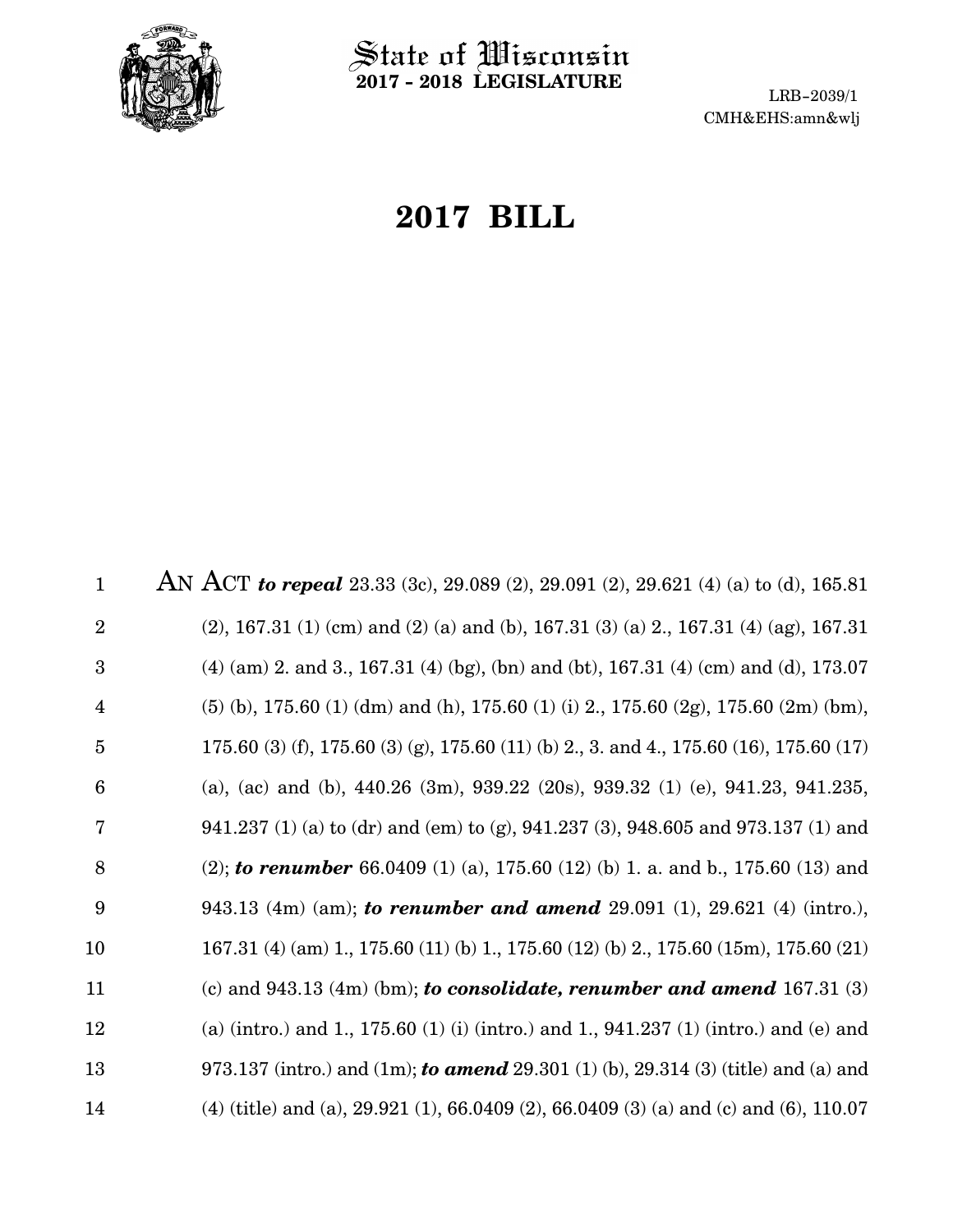2017 - 2018 Legislature - 2 - LRB-2039/1

## **BILL**

| $\mathbf{1}$            | $(1)$ (a) 1. and 3. and (b), 167.31 (1) (c), 167.31 (2) (c), (d) and (e), 167.31 (4) (a)            |
|-------------------------|-----------------------------------------------------------------------------------------------------|
| $\overline{2}$          | (intro.), 167.31 (4) (b), 167.31 (4) (c) and (cg) (intro.), 167.31 (4) (f) and (i), 175.60          |
| 3                       | $(1)$ (bm), 175.60 $(1)$ (j), 175.60 $(2)$ (c) and (d), 175.60 $(2m)$ (a), 175.60 $(4)$ (a)         |
| $\overline{\mathbf{4}}$ | (intro.) and (5) (a) (intro.) and 1, 175.60 (5) (a) 6, 175.60 (7) (e) and (9) (b) 2,                |
| $\overline{5}$          | 175.60 (13) (title), 175.60 (14) (a) and (am), 345.11 (1s), 345.20 (2) (f), 895.527                 |
| $6\phantom{1}6$         | $(5)$ (a), 938.34 (14q), 938.78 (3), 939.22 (10), 939.632 (1) (e) 3, 941.237 (2),                   |
| 7                       | 941.299 (1) (a), 943.13 (1m) (c) 2. and 4., 947.01 (2), 948.60 (1) and 968.255 (1)                  |
| 8                       | (a) 2.; to repeal and recreate 941.295; and to create 66.0409 (1) (ag), 66.0409                     |
| 9                       | $(2m)$ , 167.31 (4) (a) 1., 175.60 (2) (e), 175.60 (2m) (am), 175.60 (5) (a) 1m., 175.60            |
| 10                      | $(12)$ (b) 2. c., 175.60 $(12g)$ (a) 4., 175.60 $(13)$ (b), 939.22 $(11m)$ , 939.22 $(13)$ , 943.13 |
| 11                      | $(1e)$ (g), 943.13 (1n), 943.13 (1p) and 943.13 (2) (bm) 3. of the statutes; relating               |
| 12                      | to: going armed with a firearm and electric weapons, licenses for carrying a                        |
| 13                      | concealed weapon, trespassing while armed with a firearm, and providing                             |
| 14                      | criminal penalties.                                                                                 |

## *Analysis by the Legislative Reference Bureau*

Current law generally prohibits an individual from carrying a concealed weapon unless the individual has a license to carry a concealed weapon that is issued by the Department of Justice or unless the individual has a law enforcement identification card indicating that he or she is a qualified current or former law enforcement officer. This bill eliminates the general prohibition against going armed with a concealed weapon without regard to licensure status.

This bill also eliminates current law prohibitions against carrying firearms in specified places, but retains the current law that allows certain persons to post buildings and grounds so that individuals who carry a firearm in violation of the posting commit trespass. For instance, this bill eliminates the prohibition on carrying a firearm on school grounds and, for persons without a license to carry a concealed weapon, in a school zone. Instead, this bill allows schools to post their buildings and grounds under the trespassing laws. An individual who violates the trespassing provision is guilty of a Class C misdemeanor if the individual is in a posted school building and a Class B forfeiture if the individual is on the posted grounds of a school.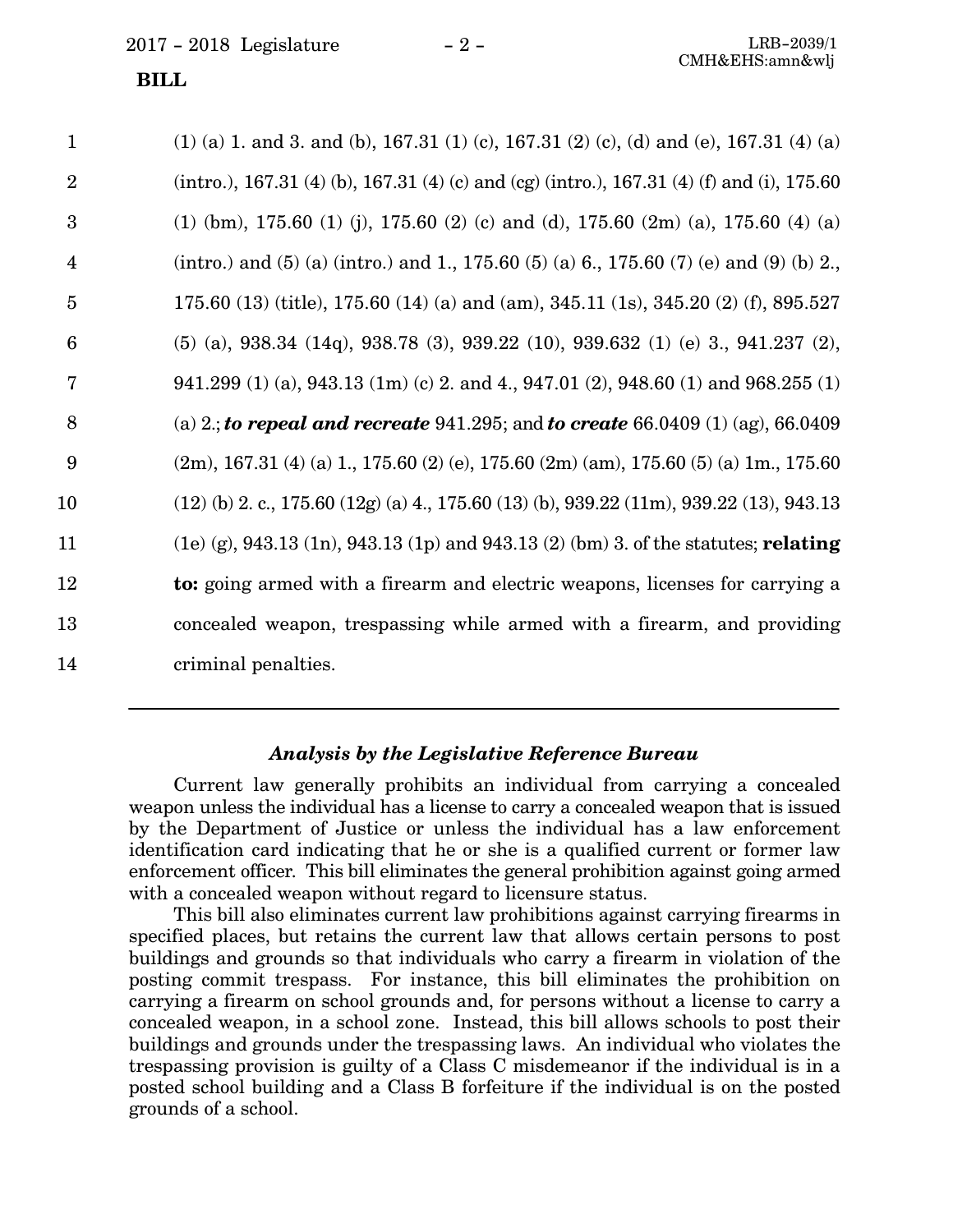#### **BILL**

Likewise, the bill eliminates the general prohibition against carrying a firearm in other buildings, such as a police station, a house of correction, or a secure mental health facility, but allows the appropriate governmental entity to post the buildings against carrying a firearm. This bill also eliminates the prohibitions against carrying a firearm, bow, or crossbow in a wildlife refuge and eliminates the prohibitions against carrying a firearm, bow, or crossbow while engaging in certain activities, such as operating an all-terrain vehicle. In addition, current law prohibits an individual from shining wildlife while the individual is hunting or possessing a firearm, bow and arrow, or crossbow. This bill maintains that the individual may not shine wildlife while hunting but eliminates the prohibition on shining while possessing a firearm, bow and arrow, or crossbow.

The federal gun-free school zone law generally prohibits the possession of a firearm in a school zone but exempts an individual who is licensed to possess a firearm by the state in which the school zone is located if the license involves a background check on the individual. For purposes of being able to possess a firearm in a school zone under federal law, as well as for purposes of being allowed to carry a firearm in other states that require licensure, this bill maintains the license to carry a concealed weapon and the law enforcement identification cards. This bill makes two modifications to the process to obtain a new license to carry a concealed weapon. First, under this bill, DOJ may issue a license to an applicant who is not a Wisconsin resident; under current law, only a resident may be issued a license. Second, although current law requires proof of completing a training program for a license, under this bill, if an otherwise qualified applicant does not provide proof of completing a training program, DOJ must issue the applicant a license that indicates that the license is a basic license. For in-state purposes, the license and the basic license are indistinguishable, and, under this bill, both are optional. The bill also provides that, if the federal government creates standards that would allow a license to carry a concealed weapon to be recognized by other states and the license issued by DOJ does not comply with the federal standards, DOJ must create an optional enhanced license to carry a concealed weapon that complies with the federal standards.

Finally, current law generally prohibits the possession of electric weapons, commonly known as tasers. This bill eliminates that prohibition except the prohibition is maintained for an individual who is prohibited from possessing a firearm. This bill also changes the definition of "firearm" by specifically excluding antique firearms, as defined under federal law, which excludes firearms manufactured before 1898 and muzzleloading firearms.

For further information see the *state* fiscal estimate, which will be printed as an appendix to this bill.

### *The people of the state of Wisconsin, represented in senate and assembly, do enact as follows:*

1 **SECTION 1.** 23.33 (3c) of the statutes is repealed.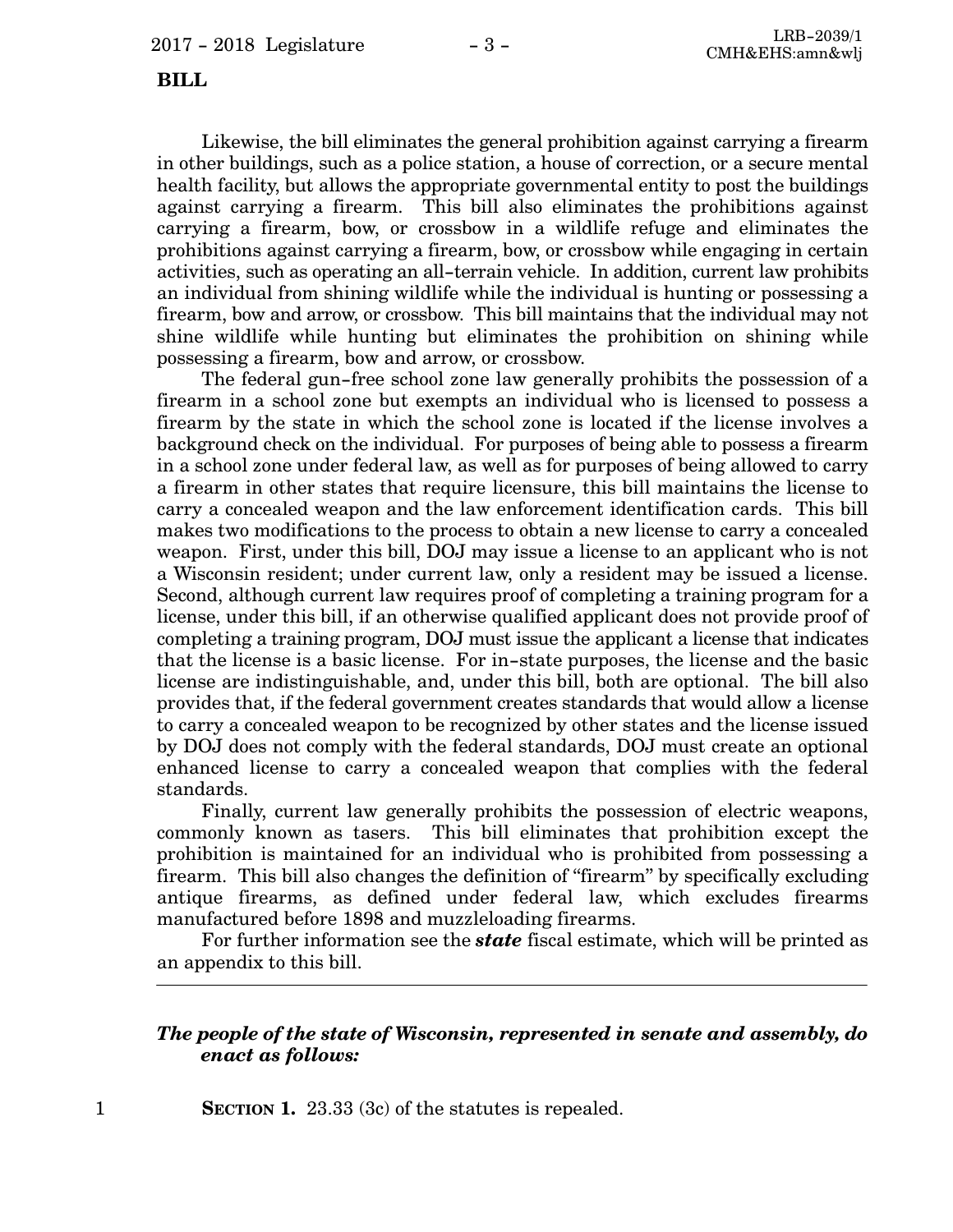25

| $\mathbf{1}$            | <b>SECTION 2.</b> 29.089 (2) of the statutes is repealed.                                 |
|-------------------------|-------------------------------------------------------------------------------------------|
| $\overline{2}$          | <b>SECTION 3.</b> 29.091 (1) of the statutes is renumbered 29.091 and amended to          |
| 3                       | read:                                                                                     |
| $\overline{\mathbf{4}}$ | 29.091 Hunting or trapping in wildlife refuge. No person may hunt or trap                 |
| $\overline{5}$          | within any wildlife refuge established under s. 23.09 (2) (b) or 29.621 (1), or, except   |
| $\boldsymbol{6}$        | as provided in sub. (2), have possession or control of any gun, firearm, bow or           |
| 7                       | crossbow unless the gun or firearm is unloaded, the bow or crossbow is unstrung and       |
| $8\,$                   | the gun, firearm, bow or crossbow is enclosed within a carrying case. The taking of       |
| $9\phantom{.0}$         | predatory game birds and animals shall be done as the department directs. All state       |
| 10                      | wildlife refuge boundary lines shall be marked by posts placed at intervals of not over   |
| 11                      | 500 feet and bearing signs with the words "Wisconsin Wildlife Refuge".                    |
| 12                      | SECTION 4. $29.091(2)$ of the statutes is repealed.                                       |
| 13                      | <b>SECTION 5.</b> 29.301 (1) (b) of the statutes is amended to read:                      |
| 14                      | 29.301 (1) (b) No person may hunt within $1,700$ 1,000 feet of any hospital,              |
| 15                      | sanatorium, or the grounds of any school. The department may designate the form           |
| 16                      | for or furnish signs designating the restricted area. No person may be convicted of       |
| 17                      | a violation of this paragraph unless the restricted area is designated by the signs.      |
| 18                      | <b>SECTION 6.</b> 29.314 (3) (title) and (a) and (4) (title) and (a) of the statutes are  |
| 19                      | amended to read:                                                                          |
| 20                      | 29.314 (3) (title) SHINING DEER, ELK, OR BEAR WHILE HUNTING OR POSSESSING                 |
| 21                      | WEAPONS PROHIBITED. (a) <i>Prohibition</i> . No person may use or possess with intent to  |
| 22                      | use a light for shining deer, elk, or bear while the person is hunting deer, elk, or bear |
| 23                      | or in possession of a firearm, bow and arrow, or crossbow.                                |
| 24                      | $(4)$ (title)<br>SHINING WILD ANIMALS WHILE HUNTING OR POSSESSING WEAPONS                 |
|                         |                                                                                           |

PROHIBITED. (a) *Prohibition.* No person may use or possess with intent to use a light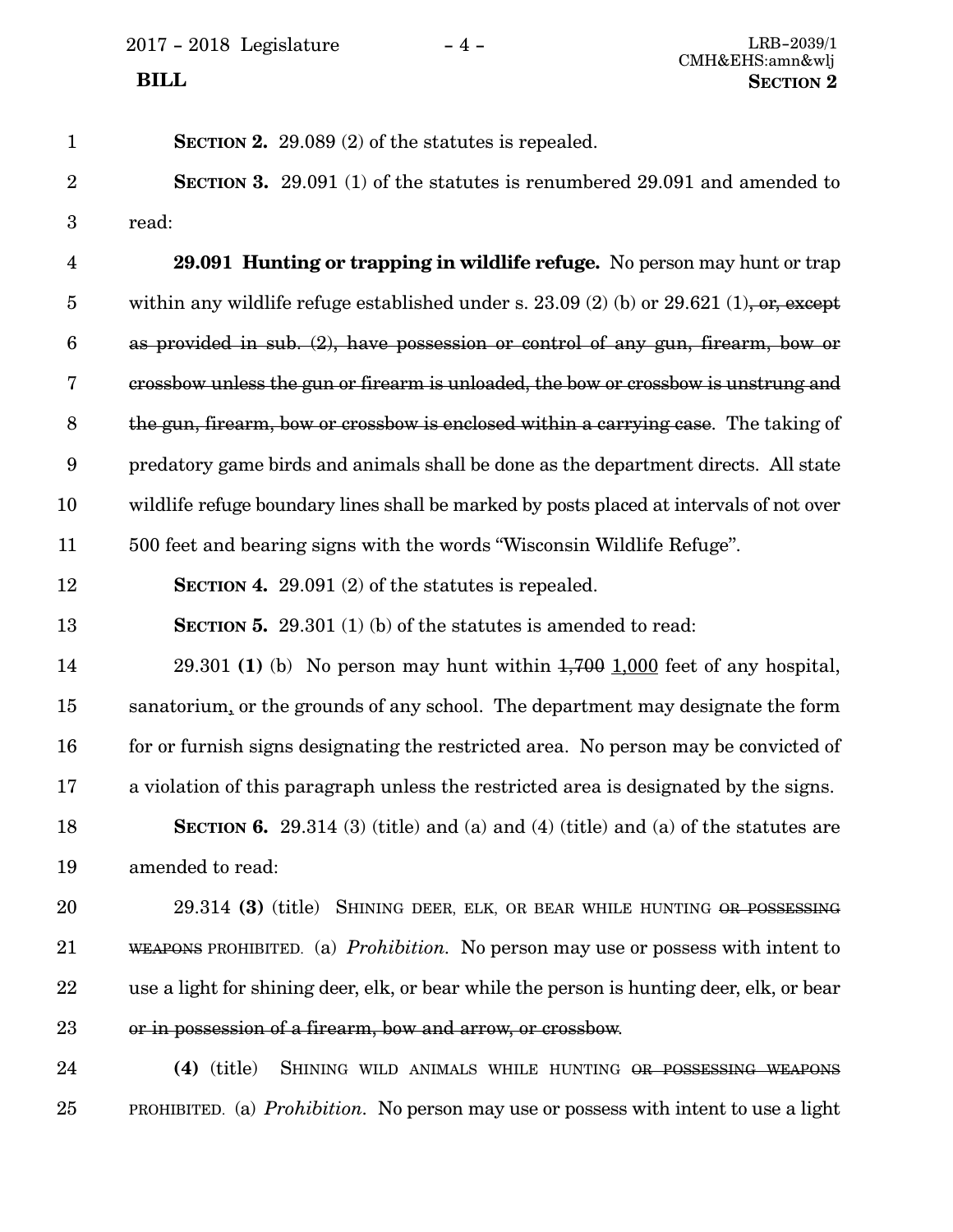for shining wild animals while the person is hunting or in possession of a firearm, bow and arrow or crossbow. 1 2

**SECTION 7.** 29.621 (4) (intro.) of the statutes is renumbered 29.621 (4) and amended to read: 3 4

29.621 **(4)** PROTECTION. Except as provided in s. 29.091 (1), no owner of a wildlife refuge, and no other person, may hunt or trap within the boundaries of any wildlife refuge or have in his or her possession or under his or her control in the wildlife refuge a gun, firearm, bow or crossbow, unless the gun or firearm is unloaded, the bow or crossbow is unstrung and the gun, firearm, bow or crossbow is enclosed within a carrying case. This subsection, as it relates to the possession or control of a loaded or unencased firearm, does not apply to any of the following:. 5 6 7 8 9 10 11

**SECTION 8.** 29.621 (4) (a) to (d) of the statutes are repealed. 12

**SECTION 9.** 29.921 (1) of the statutes is amended to read: 13

29.921 **(1)** GENERALLY. The department and its wardens may execute and serve warrants and processes issued under any law enumerated in ss. 23.50 (1), 167.31, 346.19, 940.24, 941.20, 948.60, 948.605 and 948.61 in the same manner as any constable may serve and execute the process; and may arrest, with or without a warrant, any person detected in the actual violation, or whom the officer has probable cause to believe is guilty of a violation of any of the laws cited in this subsection, whether the violation is punishable by criminal penalties or by forfeiture, and may take the person before any court in the county where the offense was committed and make a proper complaint. For the purpose of enforcing any of the laws cited in this subsection, any officer may stop and board any boat and stop any vehicle, if the officer reasonably suspects there is a violation of those sections. 14 15 16 17 18 19 20 21 22 23 24

25

**SECTION 10.** 66.0409 (1) (a) of the statutes is renumbered 66.0409 (1) (am).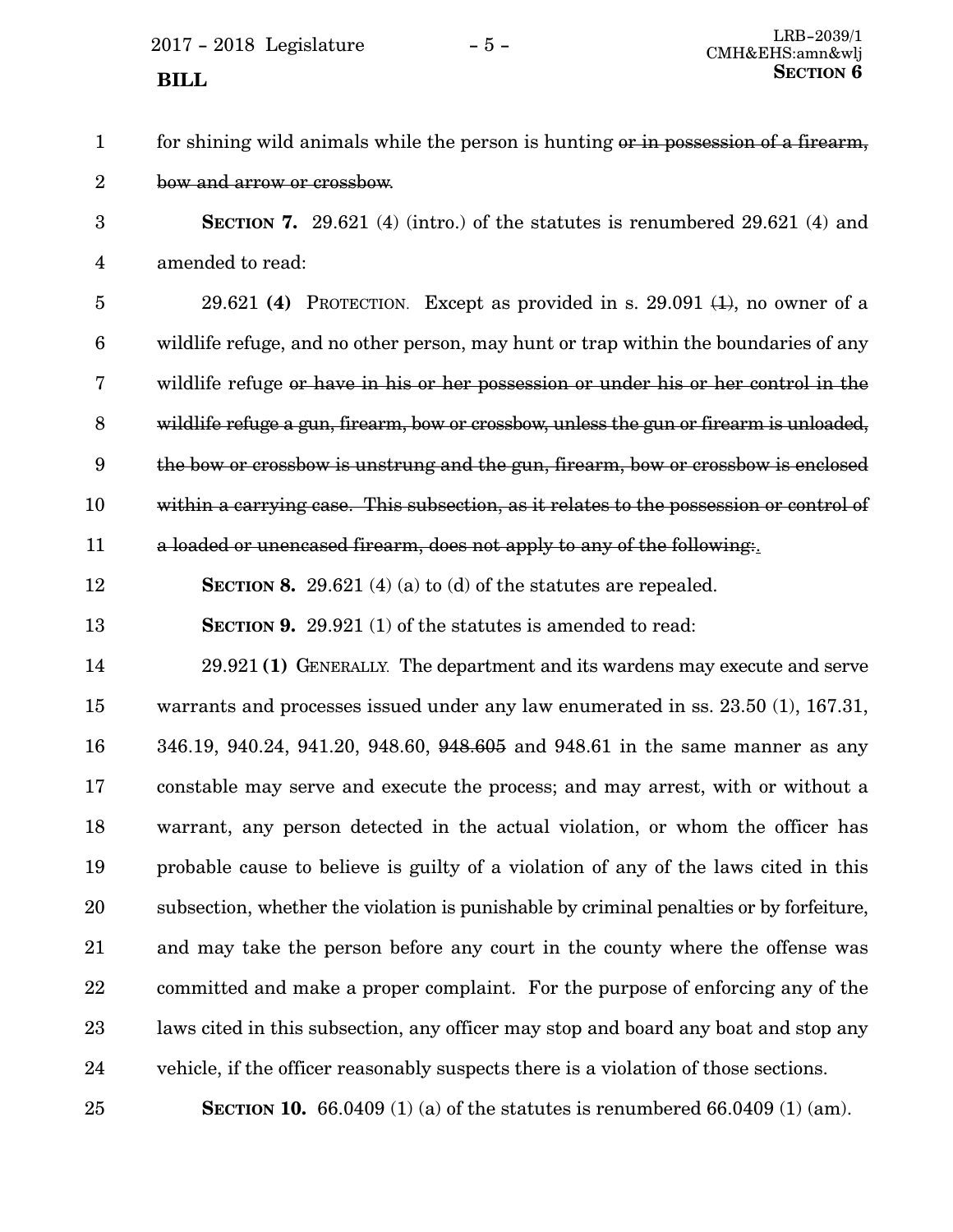2017 - 2018 Legislature - 6 -

| $\mathbf{1}$     | <b>SECTION 11.</b> 66.0409 (1) (ag) of the statutes is created to read:                 |
|------------------|-----------------------------------------------------------------------------------------|
| $\boldsymbol{2}$ | 66.0409 (1) (ag) "Electric weapon" has the meaning given in s. $939.22$ (11m).          |
| $\boldsymbol{3}$ | <b>SECTION 12.</b> 66.0409 (2) of the statutes is amended to read:                      |
| $\overline{4}$   | 66.0409 (2) Except as provided in subs. (3) and (4), no political subdivision may       |
| $\overline{5}$   | enact or enforce an ordinance or adopt a resolution that regulates the sale, purchase,  |
| 6                | delay, transfer, ownership, use, keeping, possession, bearing,<br>purchase              |
| 7                | transportation, licensing, permitting, registration, or taxation of any knife, any      |
| 8                | electric weapon, or any firearm or part of a firearm, including ammunition and          |
| 9                | reloader components, unless the ordinance or resolution is the same as or similar to,   |
| 10               | and no more stringent than, a state statute.                                            |
| 11               | <b>SECTION 13.</b> 66.0409 $(2m)$ of the statutes is created to read:                   |
| 12               | $66.0409$ (2m) No political subdivision or other person may prohibit individuals        |
| 13               | from going armed with a firearm, knife, or electric weapon on a vehicle that is part    |
| 14               | of a public mass transportation system.                                                 |
| 15               | <b>SECTION 14.</b> 66.0409 (3) (a) and (c) and (6) of the statutes are amended to read: |
| 16               | $66.0409$ (3) (a) Nothing in this section prohibits a county from imposing a sales      |
| 17               | tax or use tax under subch. V of ch. 77 on any knife, any electric weapon, or any       |
| 18               | firearm or part of a firearm, including ammunition and reloader components, sold        |
| 19               | in the county.                                                                          |
| 20               | (c) Nothing in this section prohibits a political subdivision from enacting or          |
| 21               | enforcing an ordinance or adopting a resolution that prohibits the possession of a      |
| 22               | knife <u>or an electric weapon</u> in a building, or part of a building, that is owned, |
| 23               | occupied, or controlled by the political subdivision.                                   |
| 24               | (6) Unless other facts and circumstances that indicate a criminal or malicious          |
| 25               | intent on the part of the person apply, no person may be in violation of, or be charged |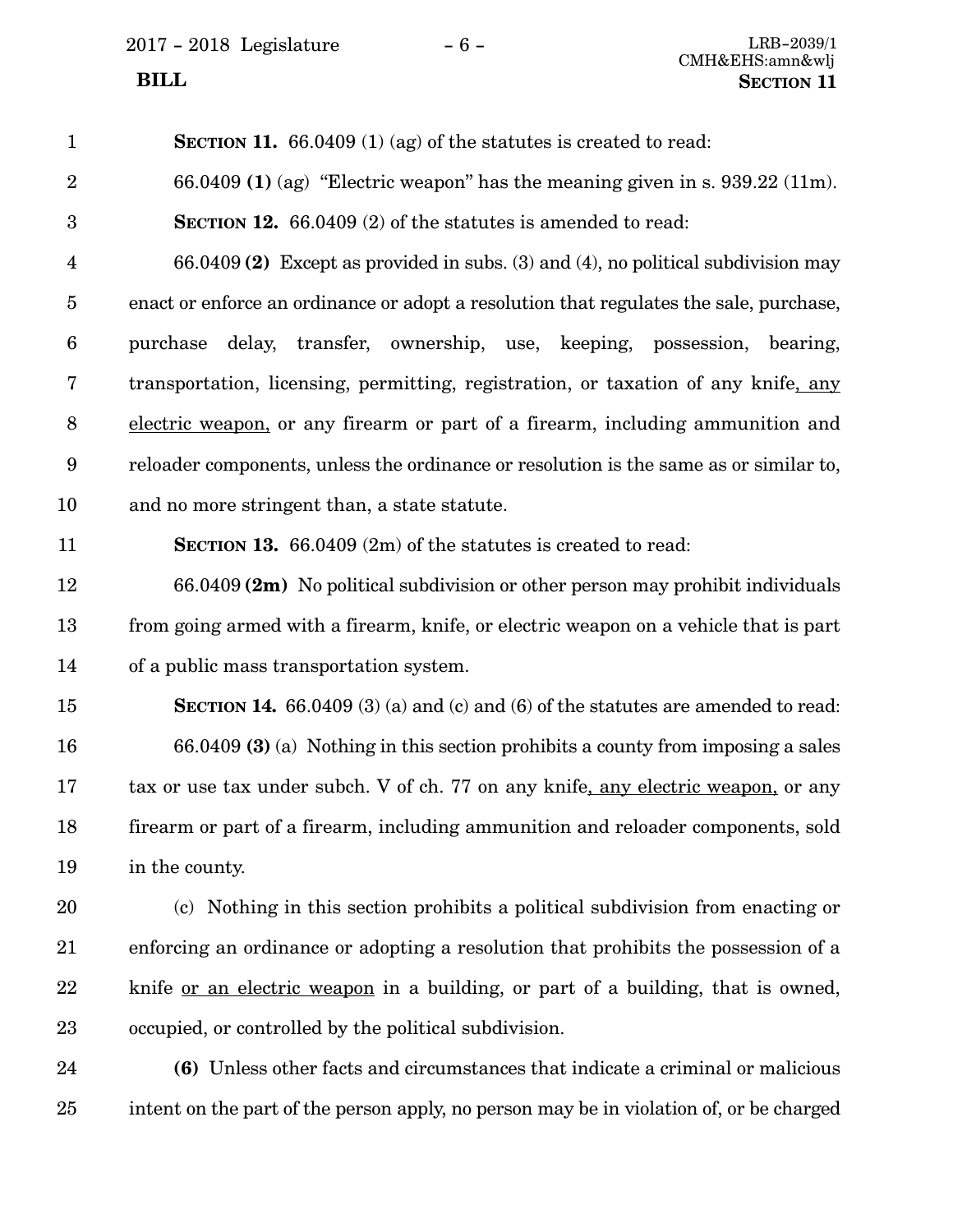**SECTION** 14

with a violation of, an ordinance of a political subdivision relating to disorderly conduct or other inappropriate behavior for loading a firearm, or for carrying or going armed with a firearm, an electric weapon, or a knife, without regard to whether the firearm is loaded or the firearm, the electric weapon, or the knife is concealed or openly carried. Any ordinance in violation of this subsection does not apply and may not be enforced. 1 2 3 4 5 6

**SECTION 15.** 110.07 (1) (a) 1. and 3. and (b) of the statutes are amended to read: 110.07 **(1)** (a) 1. Enforce and assist in the administration of this chapter and chs. 194, 218, 341 to 349 and 351, and ss. 23.33, 23.335, 125.07 (4) (b), 125.085 (3) (b),  $167.31$  (2) (b) to (c) and (d) and 287.81 and ch. 350 where applicable to highways, or orders or rules issued pursuant thereto. 7 8 9 10 11

3. Have authority to enter any place where vehicles subject to this chapter, ss. 167.31 (2) (b) to (c) and (d) and 287.81 and chs. 194, 218 and 341 to 350 are stored or parked at any time to examine such vehicles, or to stop such vehicles while en route at any time upon the public highways to examine the same and make arrests for all violations thereof. 12 13 14 15 16

(b) All municipal judges, judges, district attorneys and law enforcement officers shall assist in enforcing this chapter, ss.  $167.31$  (2)  $(b)$  to (c) and (d) and 287.81 and chs. 194, 218 and 341 to 351, and orders or rules issued pursuant thereto and shall report to the department the disposition of every uniform traffic citation issued for cases involving those chapters. 17 18 19 20 21

**SECTION 16.** 165.81 (2) of the statutes is repealed. 22

**SECTION 17.** 167.31 (1) (c) of the statutes is amended to read: 23

167.31 **(1)** (c) "Firearm" means a weapon that acts by force of gunpowder but 24

does not include an antique firearm under 18 USC 921 (a) (16). 25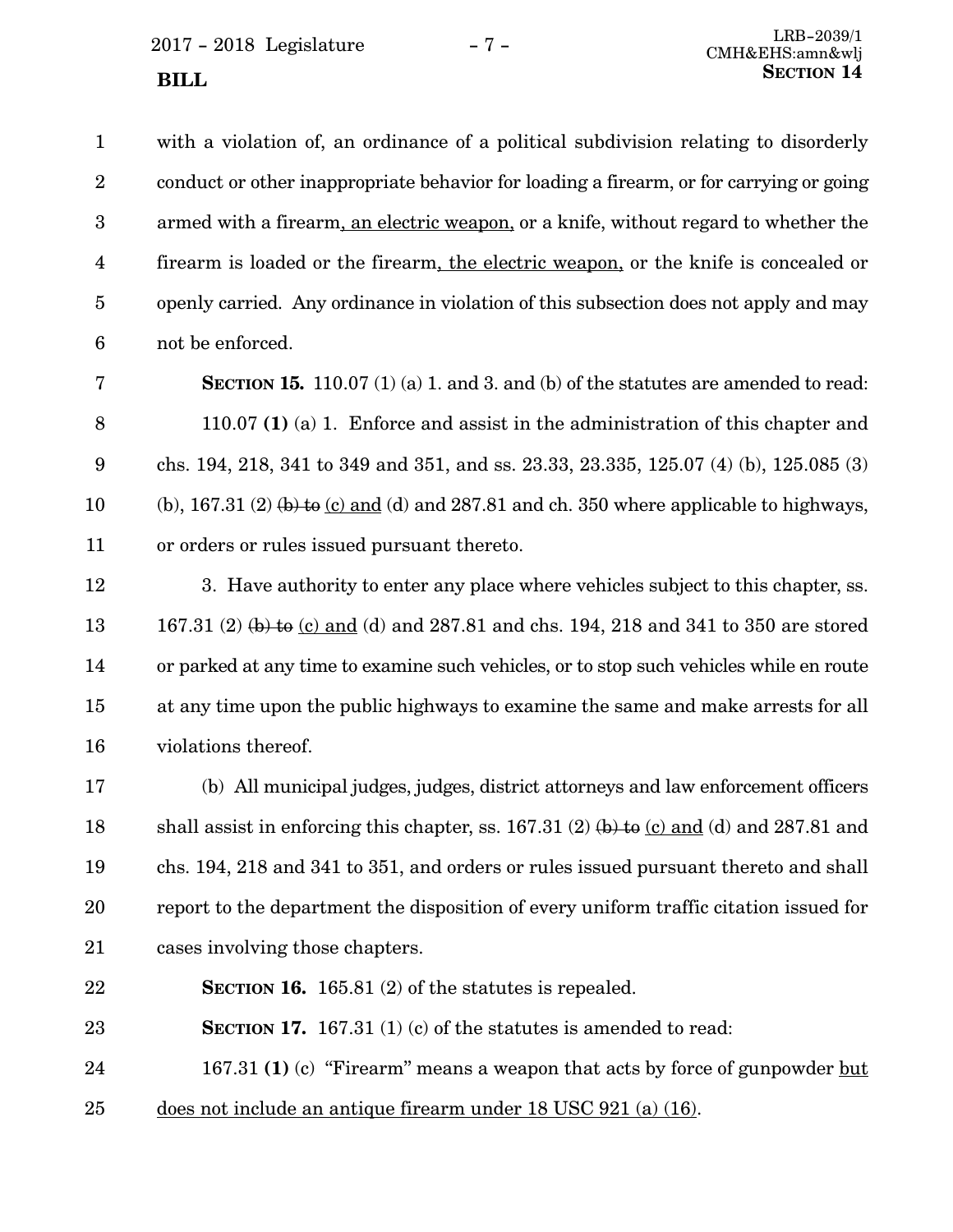$2017 - 2018$  Legislature  $- 8 -$  LRB-2039/1

| $\mathbf{1}$            | SECTION 18. 167.31 (1) (cm) and (2) (a) and (b) of the statutes are repealed.                |
|-------------------------|----------------------------------------------------------------------------------------------|
| $\overline{2}$          | SECTION 19. 167.31 $(2)$ $(c)$ , $(d)$ and $(e)$ of the statutes are amended to read:        |
| $\boldsymbol{3}$        | $167.31$ (2) (c) Except as provided in sub. (4), no person may load a firearm, other         |
| $\overline{\mathbf{4}}$ | than a handgun, in a vehicle or discharge a firearm or shoot a bolt or an arrow from         |
| $\overline{5}$          | a bow or crossbow in or from a vehicle.                                                      |
| $6\phantom{.}6$         | (d) Except as provided in sub. (4) (a), $(\frac{bg}{g})$ , (cg), (e), and (g), no person may |
| 7                       | discharge a firearm or shoot a bolt or an arrow from a bow or crossbow from or across        |
| $\, 8$                  | a highway or within 50 feet of the center of a roadway.                                      |
| $\boldsymbol{9}$        | (e) A person who violates pars. (a) to par. (c) or (d) is subject to a forfeiture of         |
| 10                      | not more than \$100.                                                                         |
| 11                      | <b>SECTION 20.</b> 167.31 (3) (a) (intro.) and 1. of the statutes are consolidated,          |
| 12                      | renumbered 167.31 (3) (a) and amended to read:                                               |
| 13                      | 167.31 (3) (a) Except as provided in sub. (4), no person may do any of the                   |
| 14                      | following: 1. Place place, possess, or transport a firearm, bow, or crossbow in or on        |
| 15                      | a commercial aircraft, unless the firearm is unloaded and encased or unless the bow          |
| 16                      | or crossbow is unstrung or is enclosed in a carrying case.                                   |
| 17                      | SECTION 21. $167.31(3)(a)$ 2. of the statutes is repealed.                                   |
| 18                      | SECTION 22. 167.31 (4) (a) (intro.) of the statutes is amended to read:                      |
| 19                      | 167.31 (4) (a) (intro.) Subsections The prohibitions in subs. (2) and (3) do not             |
| 20                      | apply to any of the following who, <u>are acting</u> in the line of duty, place, possess,    |
| 21                      | transport, load or discharge a firearm in, on or from a vehicle, motorboat or aircraft       |
| 22                      | or discharge a firearm from or across a highway or within 50 feet of the center of a         |
| 23                      | roadway:                                                                                     |
| 24                      | <b>SECTION 23.</b> 167.31 (4) (a) 1. of the statures is created to read:                     |
| 25                      | 167.31 (4) (a) 1. A peace officer.                                                           |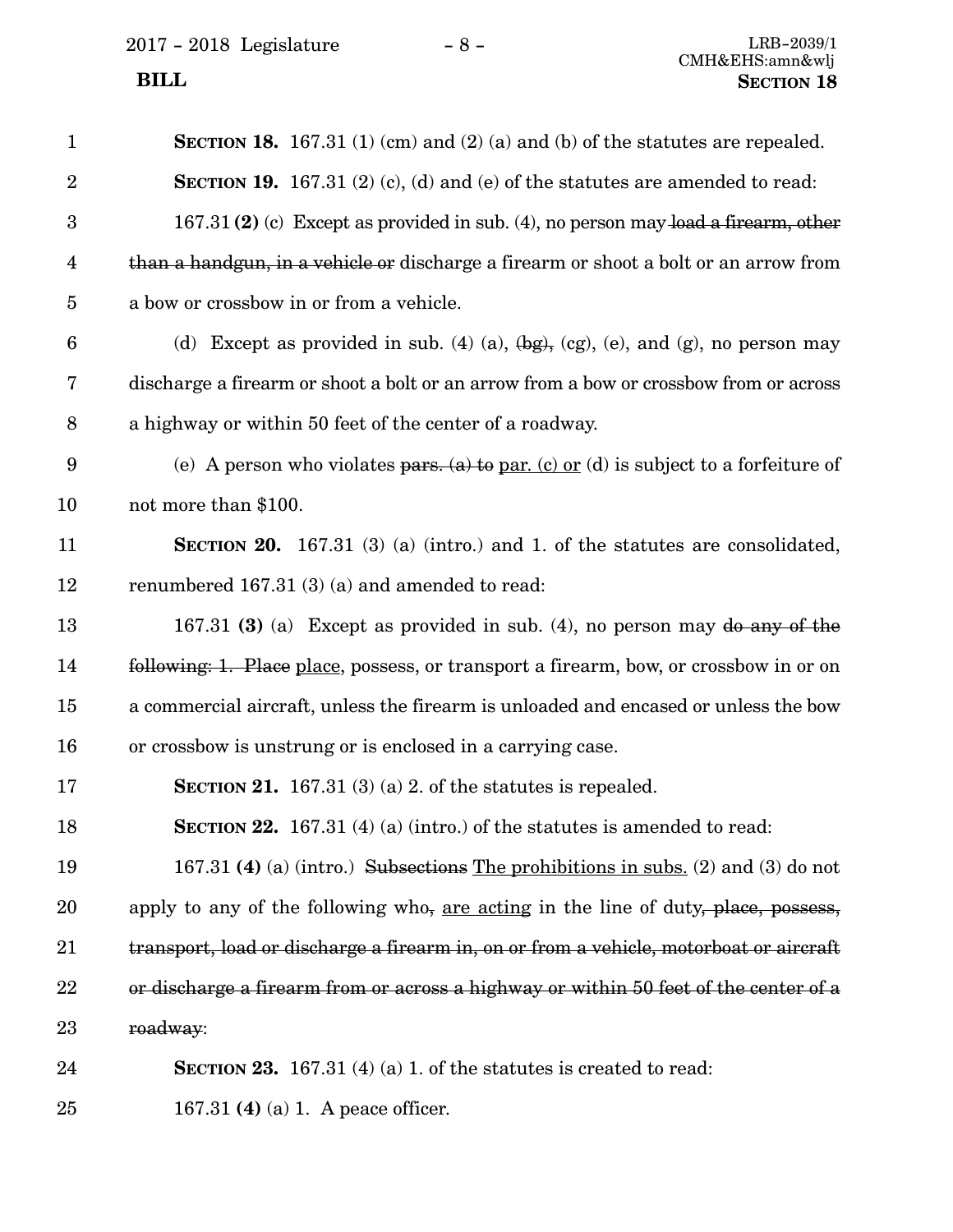2017 - 2018 Legislature - 9 -**SECTION** 24

| $\mathbf{1}$     | SECTION 24. 167.31 $(4)$ (ag) of the statutes is repealed.                                 |
|------------------|--------------------------------------------------------------------------------------------|
| $\overline{2}$   | <b>SECTION 25.</b> 167.31 (4) (am) 1. of the statutes is renumbered 167.31 (4) (am)        |
| $\boldsymbol{3}$ | and amended to read:                                                                       |
| $\overline{4}$   | 167.31 (4) (am) Subsections (2) (a), (c) and (d) and (3) (a) and (b) do not apply          |
| $\overline{5}$   | to a peace officer who, in the line of duty, loads or discharges a firearm in, on, or from |
| 6                | a vehicle, motorboat or aircraft or discharges a firearm from or across a highway or       |
| 7                | within 50 feet of the center of a roadway.                                                 |
| 8                | SECTION 26. 167.31 (4) (am) 2. and 3. of the statutes are repealed.                        |
| 9                | <b>SECTION 27.</b> 167.31 (4) (b) of the statutes is amended to read:                      |
| 10               | 167.31 (4) (b) Subsections (2) (a), (b) and (c), (3) (a) and (b), and (3m) do not          |
| 11               | apply to the holder of a scientific research license under s. 169.25 or a scientific       |
| 12               | collector permit under s. 29.614 who is using a net gun or tranquilizer gun in an          |
| 13               | activity related to the purpose for which the license or permit was issued.                |
| 14               | <b>SECTION 28.</b> 167.31 (4) (bg), (bn) and (bt) of the statutes are repealed.            |
| 15               | <b>SECTION 29.</b> 167.31 (4) (c) and (cg) (intro.) of the statutes are amended to read:   |
| 16               | 167.31 (4) (c) Subsection (2) $(b)$ and (c) does not apply to the holder of a Class A      |
| 17               | or Class B permit under s. 29.193 (2) who is hunting from a stationary vehicle.            |
| 18               | $(cg)$ (intro.) A holder of a Class A or Class B permit under s. 29.193 (2) who is         |
| 19               | hunting from a stationary vehicle may load and discharge a firearm or shoot a bolt         |
| 20               | or an arrow within 50 feet of the center of a roadway if all of the following apply:       |
| $21\,$           | <b>SECTION 30.</b> 167.31 (4) (cm) and (d) of the statures are repealed.                   |
| 22               | <b>SECTION 31.</b> 167.31 (4) (f) and (i) of the statutes are amended to read:             |
| 23               | 167.31 (4) (f) Subsection (2) (d) does not prohibit a person from possessing a             |
| 24               | loaded firearm within 50 feet of the center of a roadway if the person does not violate    |
| 25               | sub. $(2)$ (b) or (c).                                                                     |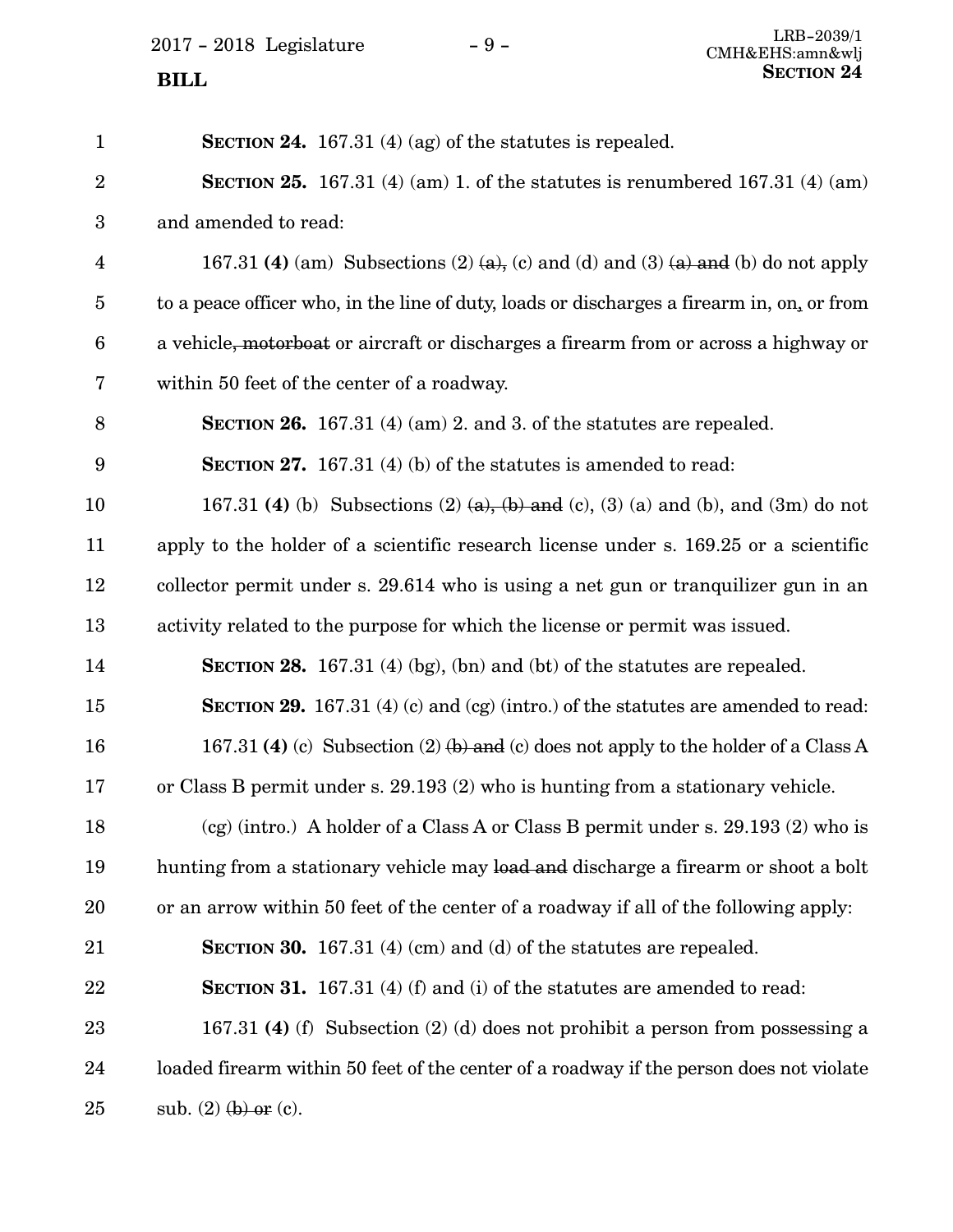2017 - 2018 Legislature - 10 -

| $\mathbf{1}$            | (i) Subsection (2) $(b)$ and (c) does not apply to a person legally hunting from a     |
|-------------------------|----------------------------------------------------------------------------------------|
| $\sqrt{2}$              | stationary nonmotorized vehicle that is not attached to a motor vehicle.               |
| $\boldsymbol{3}$        | <b>SECTION 32.</b> 173.07 (5) (b) of the statutes is repealed.                         |
| $\overline{\mathbf{4}}$ | <b>SECTION 33.</b> 175.60 $(1)$ (bm) of the statutes is amended to read:               |
| $\overline{5}$          | 175.60 (1) (bm) "Handgun" means any weapon firearm designed or redesigned,             |
| $6\phantom{.}6$         | or made or remade, and intended to be fired while held in one hand and to use the      |
| 7                       | energy of an explosive to expel a projectile through a smooth or rifled bore.          |
| 8                       | "Handgun" does not include a machine gun, as defined in s. 941.25 (1), a               |
| $\boldsymbol{9}$        | short-barreled rifle, as defined in s. 941.28 (1) (b), or a short-barreled shotgun, as |
| 10                      | defined in s. $941.28(1)(c)$ .                                                         |
| 11                      | <b>SECTION 34.</b> 175.60 (1) (dm) and (h) of the statutes are repealed.               |
| 12                      | <b>SECTION 35.</b> 175.60 (1) (i) (intro.) and 1. of the statutes are consolidated,    |
| 13                      | renumbered 175.60 (1) (i) and amended to read:                                         |
| 14                      | 175.60 (1) (i) "State identification card number" means one of the following:          |
| 15                      | 1. The the unique identifying driver number assigned to a Wisconsin resident an        |
| 16                      | individual by the department of transportation under s. $343.17$ (3) (a) 4. or a       |
| 17                      | comparable number assigned to an individual by another state or, if the Wisconsin      |
| 18                      | resident individual has no driver number, the number assigned to the Wisconsin         |
| 19                      | resident individual on an identification card issued under s. 343.50 or on a           |
| 20                      | <u>comparable card issued by another state</u> .                                       |
| 21                      | <b>SECTION 36.</b> 175.60 (1) (i) 2. of the statures is repealed.                      |
| 22                      | <b>SECTION 37.</b> 175.60 (1) (j) of the statutes is amended to read:                  |
| 23                      | 175.60 (1) (j) "Weapon" means a handgun, <u>or</u> an electric weapon, as defined in   |
| 24                      | s. $941.295$ (1c) (a), or a billy club $939.22$ (11m).                                 |
| 25                      | <b>SECTION 38.</b> 175.60 (2) (c) and (d) of the statutes are amended to read:         |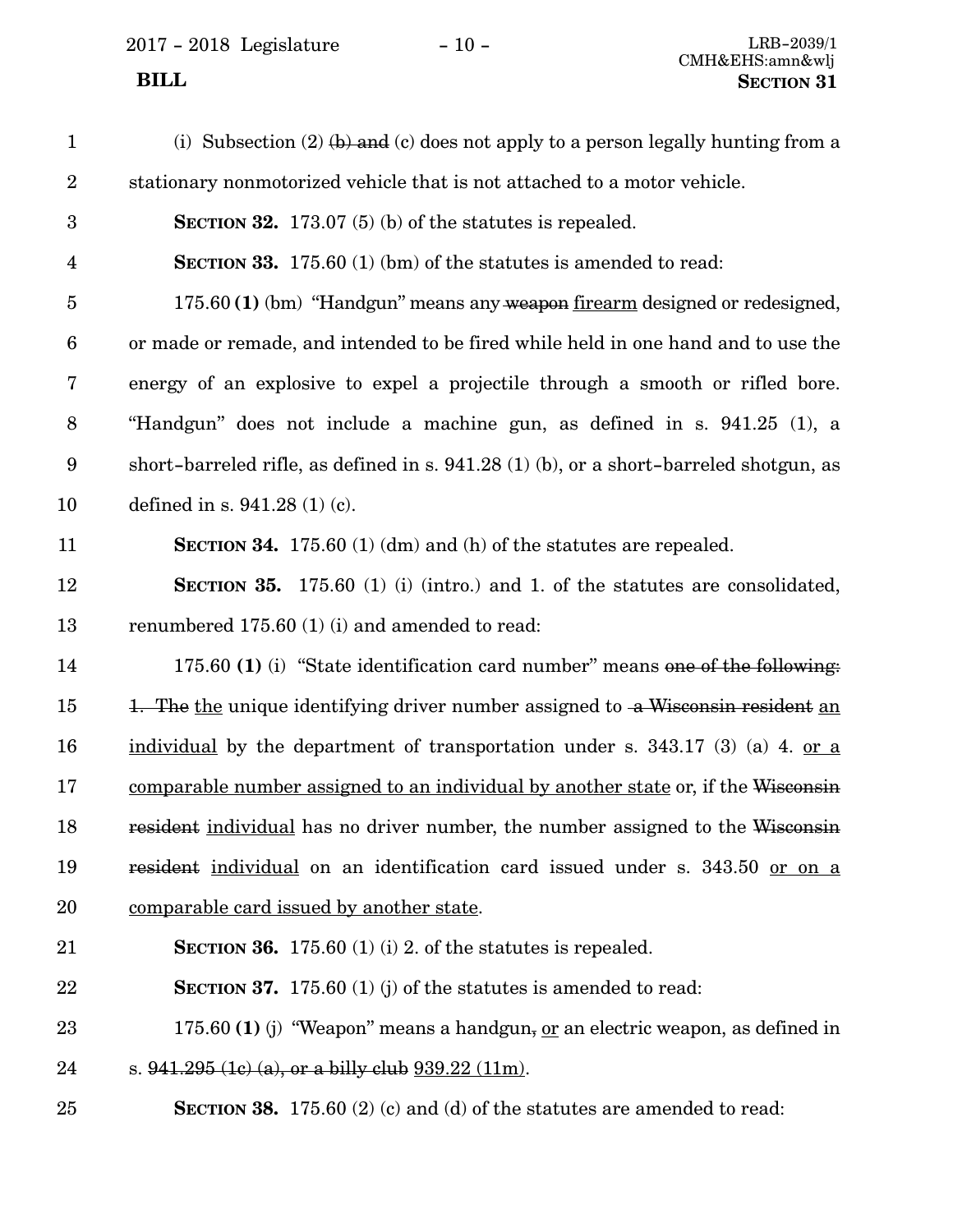2017 - 2018 Legislature - 11 - **SECTION** 38

| $\mathbf{1}$            | 175.60 (2) (c) Unless expressly provided in this section, this section does not                                |
|-------------------------|----------------------------------------------------------------------------------------------------------------|
| $\overline{2}$          | limit an individual's right to carry a firearm, whether that firearm is concealed or is                        |
| 3                       | not concealed <u>or whether or not the individual is a licensee or an out-of-state</u>                         |
| $\overline{\mathbf{4}}$ | licensee.                                                                                                      |
| $\overline{5}$          | (d) For <u>To the extent permitted under federal law, for</u> purposes of 18 USC 922                           |
| $6\phantom{.}6$         | $(q)$ (2) (B) (ii), an out-of-state licensee is licensed by this state.                                        |
| 7                       | <b>SECTION 39.</b> 175.60 (2) (e) of the statutes is created to read:                                          |
| 8                       | 175.60 (2) (e) If the federal government creates standards that would allow a                                  |
| 9                       | license to be recognized by other states and the license issued under this section does                        |
| 10                      | not comply with the federal standards, the department shall create an enhanced                                 |
| 11                      | license that complies with the federal standards. A licensee may request the                                   |
| 12                      | department to replace his or her license with the enhanced license by submitting                               |
| 13                      | proof of meeting the federal standards and a \$12 replacement fee.                                             |
| 14                      | SECTION 40. 175.60 $(2g)$ of the statutes is repealed.                                                         |
| 15                      | SECTION 41. 175.60 $(2m)(a)$ of the statutes is amended to read:                                               |
| 16                      | 175.60 $(2m)$ (a) Subject to pars. $(\underline{am})$ , (b), $(\underline{bm})$ , (c), and (d), the department |
| 17                      | shall design a single license document for licenses issued and renewed under this                              |
| 18                      | section. The department shall complete the design of the license document no later                             |
| 19                      | than September 1, 2011.                                                                                        |
| 20                      | <b>SECTION 42.</b> 175.60 $(2m)$ (am) of the statutes is created to read:                                      |
| 21                      | $175.60$ (2m) (am) The license document issued under this section shall contain                                |
| 22                      | a notation indicating the license is basic for an applicant who applies without                                |
| 23                      | providing proof of training as described under sub. (4) (a).                                                   |
| 24                      | SECTION 43. 175.60 $(2m)$ (bm) of the statutes is repealed.                                                    |
| 25                      | SECTION 44. $175.60$ (3) (f) of the statutes is repealed.                                                      |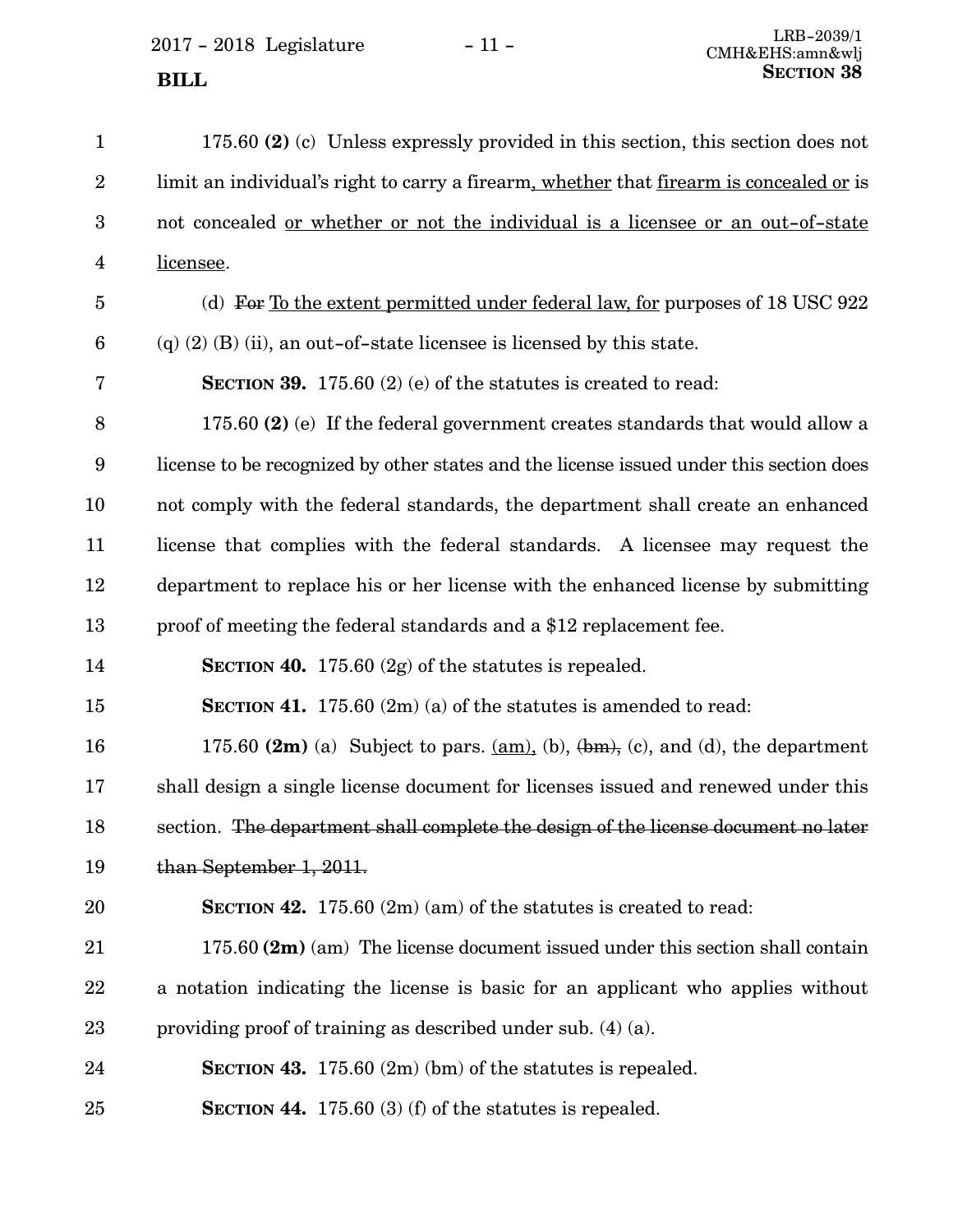2017 - 2018 Legislature - 12 -

| $\mathbf{1}$     | SECTION 45. 175.60 (3) (g) of the statutes is repealed.                                             |
|------------------|-----------------------------------------------------------------------------------------------------|
| $\overline{2}$   | <b>SECTION 46.</b> 175.60 (4) (a) (intro.) and (5) (a) (intro.) and 1. of the statutes are          |
| $\boldsymbol{3}$ | amended to read:                                                                                    |
| $\overline{4}$   | 175.60 (4) (a) (intro.) The proof of training requirement under sub. (7) (e) for                    |
| $\overline{5}$   | a license that is not a basic license may be met by any of the following:                           |
| $6\phantom{.}6$  | (5) (a) (intro.) The department shall design an application form for use by                         |
| 7                | individuals who apply for a license under this section and a renewal form for use by                |
| 8                | individuals applying for renewal of a license under sub. (15). The department shall                 |
| 9                | complete the design of the application form no later than September 1, 2011, and                    |
| 10               | shall complete the design of the renewal form no later than July 1, 2014. The forms                 |
| 11               | shall require the applicant to provide only his or her name, address, date of birth,                |
| 12               | state identification card number, race, sex, height, and eye color and shall include all            |
| 13               | of the following:                                                                                   |
| 14               | 1. A statement that the applicant is ineligible for a license if sub. $(3)$ $(a)$ , $(b)$ , $(c)$ , |
| 15               | (d), <u>or</u> (e), $(f)$ , or (g) applies to the applicant.                                        |
| 16               | SECTION 47. 175.60 $(5)$ (a) 1m. of the statutes is created to read:                                |
| 17               | 175.60 (5) (a) 1m. A statement that the applicant is eligible only for a basic                      |
| 18               | license if the applicant does not provide proof of training as described under sub. (4)             |
| 19               | (a).                                                                                                |
| 20               | <b>SECTION 48.</b> 175.60 (5) (a) 6. of the statutes is amended to read:                            |
| 21               | 175.60 (5) (a) 6. A statement of the places under sub. $(16)$ where a licensee is                   |
| 22               | prohibited from carrying a weapon, as well as an $\underline{An}$ explanation of the provisions     |
| 23               | under sub. $(15m)$ and ss. s. 943.13 (1m) (c) and 948.605 (2) (b) 1r. (1n) that could limit         |
| 24               | the places where the licensee may carry a weapon, with a place for the applicant to                 |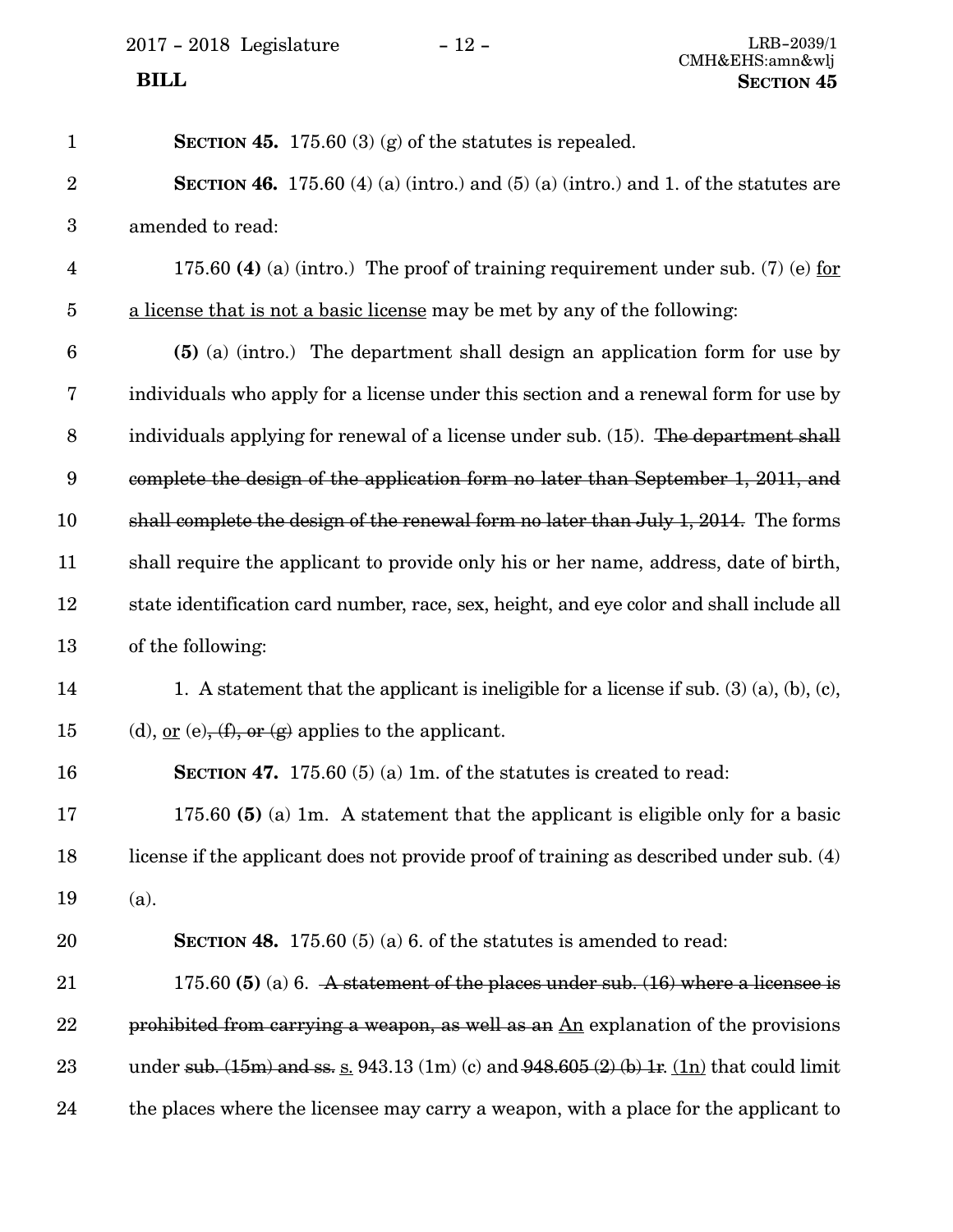$2017 - 2018$  Legislature  $-13 -$ <br>CMH&EHS.ong & The CMHAEHS.ong & The CMHAEHS.ong & The CMHAEHS.ong & The CMHAEHS.com & The CMHAEHS.com & The CM

sign his or her name to indicate that he or she has read and understands the statement. **SECTION 49.** 175.60 (7) (e) and (9) (b) 2. of the statutes are amended to read: 1 2 3

175.60 **(7)** (e) Proof Unless the individual is applying for a basic license, proof of training as described under sub. (4) (a). 4 5

**(9)** (b) 2. Deny the application, but only if sub. (3) (a), (b), (c), (d), <u>or</u> (e),  $(f)$ , or  $\left(\varrho\right)$  applies to the applicant. If the department denies the application, the department shall inform the applicant in writing, stating the reason and factual basis for the denial. 6 7 8 9

#### **SECTION 50.** 175.60 (11) (b) 1. of the statutes is renumbered 175.60 (11) (b) and amended to read: 10 11

- 175.60 **(11)** (b) No later than 30 days after changing his or her address, a licensee shall inform the department of the new address. The department shall include the individual's new address in the list under sub. (12) (a). The penalty under s. 939.61 does not apply to a violation under this paragraph. 12 13 14 15
- **SECTION 51.** 175.60 (11) (b) 2., 3. and 4. of the statutes are repealed. 16
- **SECTION 52.** 175.60 (12) (b) 1. a. and b. of the statutes are renumbered 175.60 (12) (b) 2. a. and b. 17 18

#### **SECTION 53.** 175.60 (12) (b) 2. of the statutes is renumbered 175.60 (12) (b) 2. (intro.) and amended to read: 19 20

- 175.60 **(12)** (b) 2. (intro.) A person who is a law enforcement officer in a state other than Wisconsin may request and be provided information under subd. 1. a. and b. only for one of the following purposes: 21 22 23
- **SECTION 54.** 175.60 (12) (b) 2. c. of the statutes is created to read: 24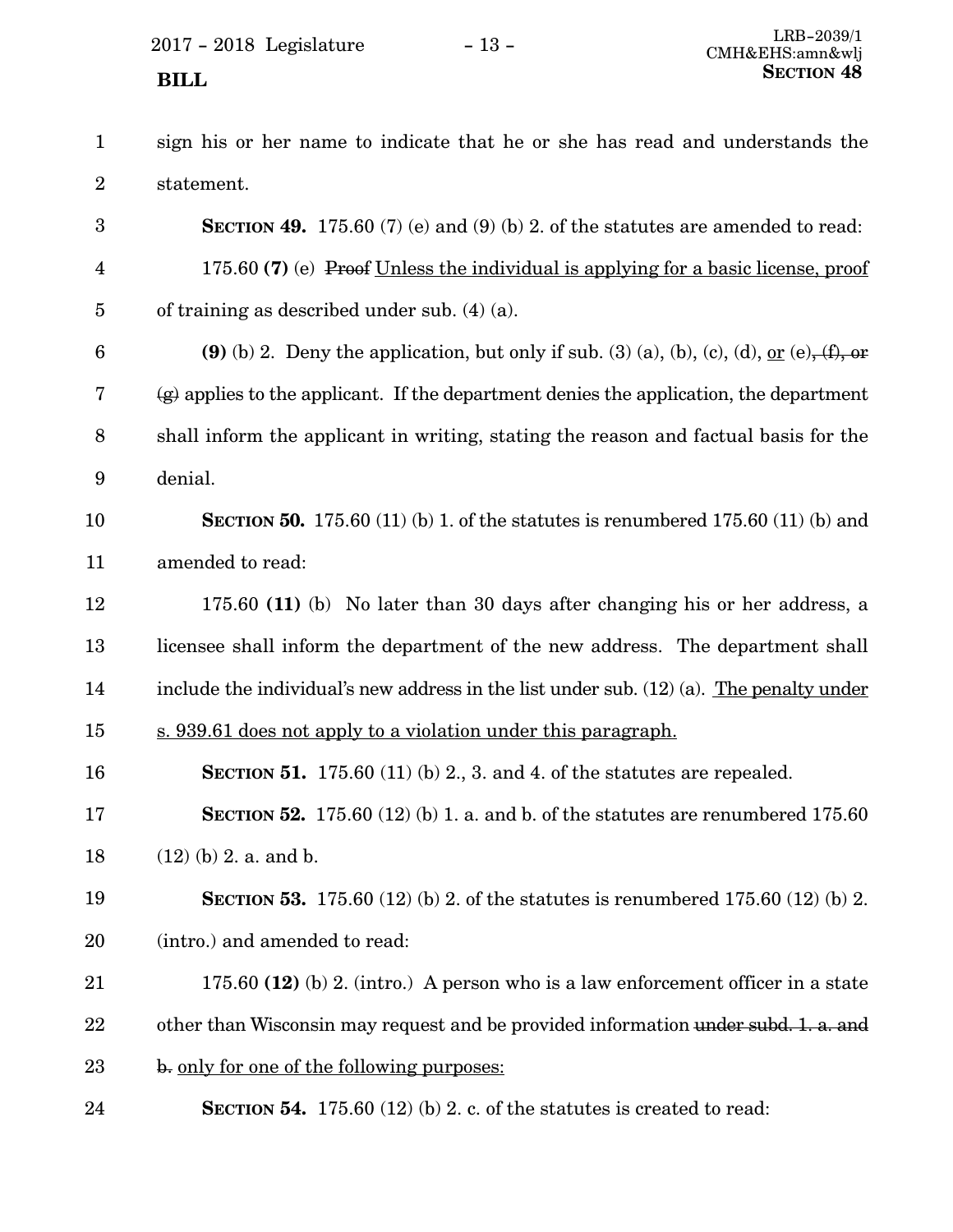| $\mathbf{1}$            | 175.60 $(12)$ (b) 2. c. To confirm that the individual holds a license that is not                 |
|-------------------------|----------------------------------------------------------------------------------------------------|
| $\sqrt{2}$              | a basic license.                                                                                   |
| $\boldsymbol{3}$        | <b>SECTION 55.</b> 175.60 (12g) (a) 4. of the statures is created to read:                         |
| $\overline{\mathbf{4}}$ | 175.60 $(12g)$ (a) 4. If the law enforcement agency is not a Wisconsin law                         |
| $\overline{5}$          | enforcement agency, to confirm if the individual holds a license that is not a basic               |
| $\boldsymbol{6}$        | license.                                                                                           |
| 7                       | <b>SECTION 56.</b> 175.60 (13) (title) of the statutes is amended to read:                         |
| 8                       | 175.60 (13) (title) LOST OR DESTROYED REPLACEMENT LICENSE.                                         |
| $\boldsymbol{9}$        | <b>SECTION 57.</b> 175.60 (13) of the statutes is renumbered 175.60 (13) (a).                      |
| 10                      | <b>SECTION 58.</b> 175.60 $(13)$ (b) of the statutes is created to read:                           |
| 11                      | 175.60 (13) (b) A licensee who possesses a basic license may exchange the basic                    |
| 12                      | license for a replacement license that is not a basic license if the licensee submits to           |
| 13                      | the department a statement requesting a replacement license, proof of training as                  |
| 14                      | described under sub. $(4)$ (a), and a \$12 replacement fee. The department shall issue             |
| 15                      | a replacement license to the licensee within 14 days of receiving the statement, proof,            |
| 16                      | and fee.                                                                                           |
| 17                      | <b>SECTION 59.</b> 175.60 (14) (a) and (am) of the statutes are amended to read:                   |
| 18                      | $175.60$ (14) (a) The department shall revoke a license issued under this section                  |
| 19                      | if the department determines that sub. (3) (b), (c), <u>or</u> (e), (f), or (g) applies to the     |
| 20                      | licensee. Unless the license is a basic license, the department shall revoke a license             |
| 21                      | issued under this section if the department determines that the licensee has not met               |
| 22                      | the training requirements under sub. $(4)$ $(a)$ .                                                 |
| 23                      | (am) The department shall suspend a license issued under this section if a court                   |
| 24                      | has prohibited the licensee from possessing a dangerous weapon under s. 969.02 (3)                 |
| 25                      | $\alpha$ (c) or 969.03 (1) (c). If the individual whose license was suspended is no longer subject |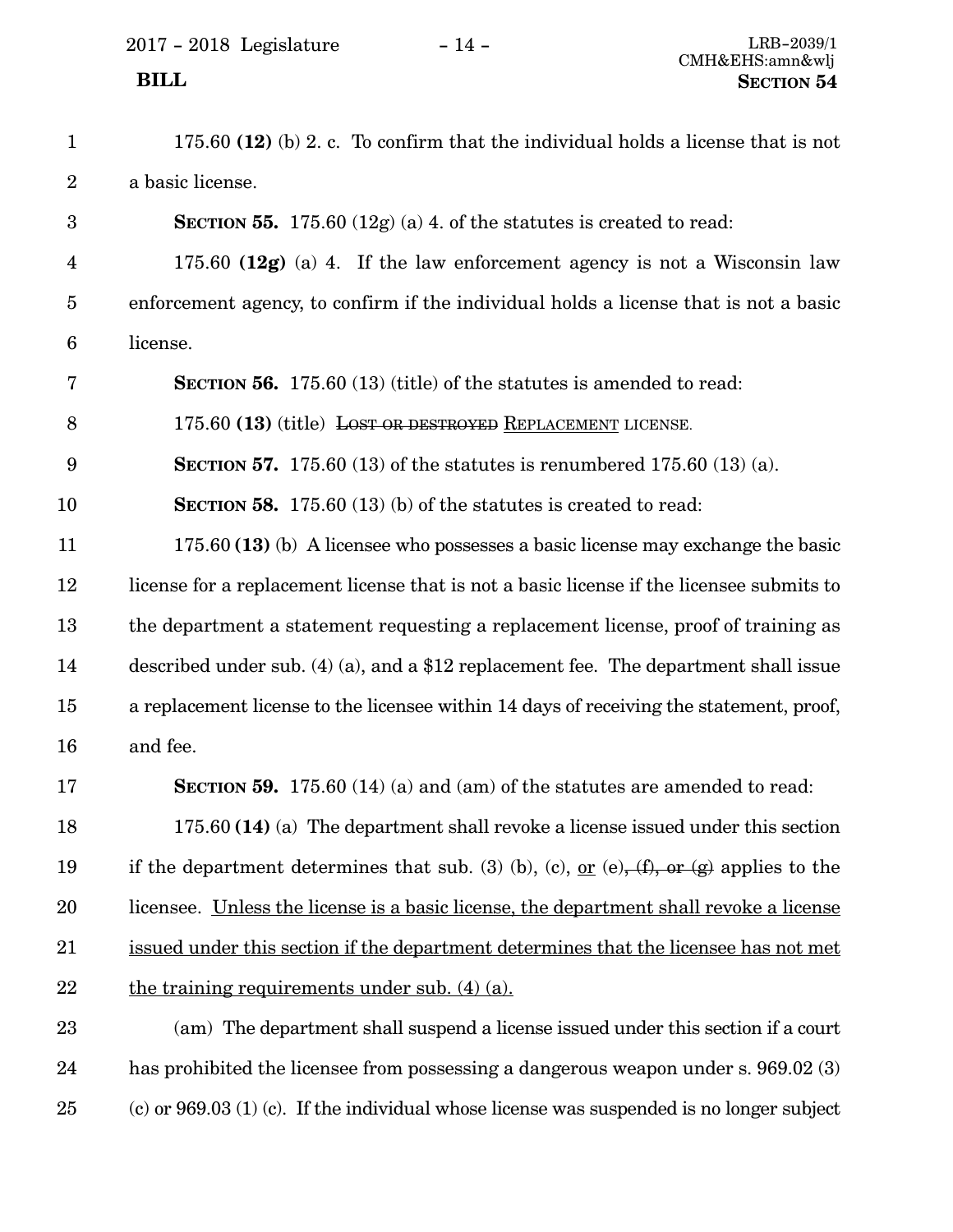$2017 - 2018$  Legislature  $-15 -$ <br>CMH&EHS.ong & The CMHAEHS.ong & The CMHAEHS.ong & The CMHAEHS.ong & The CMHAEHS.com & The CMHAEHS.com & The CM **SECTION** 59

to the prohibition under s. 969.02 (3) (c) or 969.03 (1) (c), whichever is applicable, sub. (3) (b), (c), (d), <u>or</u> (e),  $(f)$ , or  $(g)$  does not apply to the individual, and the suspended license would not have expired under sub. (15) (a) had it not been suspended, the department shall restore the license within 5 business days of notification that the licensee is no longer subject to the prohibition. 1 2 3 4 5

6

7

**SECTION 60.** 175.60 (15m) of the statutes is renumbered 103.08 and amended to read:

**103.08 Employer restrictions on carrying a weapon. (1)** Except as provided in par. (b)  $\text{sub.} (2)$ , an employer may prohibit a licensee or an out-of-state licensee that it employs an employee from carrying a concealed weapon or a particular type of concealed weapon in the course of the licensee's or out-of-state licensee's employee's employment or during any part of the licensee's or out-of-state licensee's employee's course of employment. 8 9 10 11 12 13

**(2)** An employer may not prohibit a licensee or an out-of-state licensee an employee, as a condition of employment, from carrying a concealed weapon, a particular type of concealed weapon, or ammunition or from storing a weapon, a particular type of weapon, or ammunition in the licensee's or out-of-state licensee's employee's own motor vehicle, regardless of whether the motor vehicle is used in the course of employment or whether the motor vehicle is driven or parked on property used by the employer. 14 15 16 17 18 19 20

**SECTION 61.** 175.60 (16) of the statutes is repealed. 21

**SECTION 62.** 175.60 (17) (a), (ac) and (b) of the statutes are repealed. 22

**SECTION 63.** 175.60 (21) (c) of the statutes is renumbered 103.08 (3) and amended to read: 23 24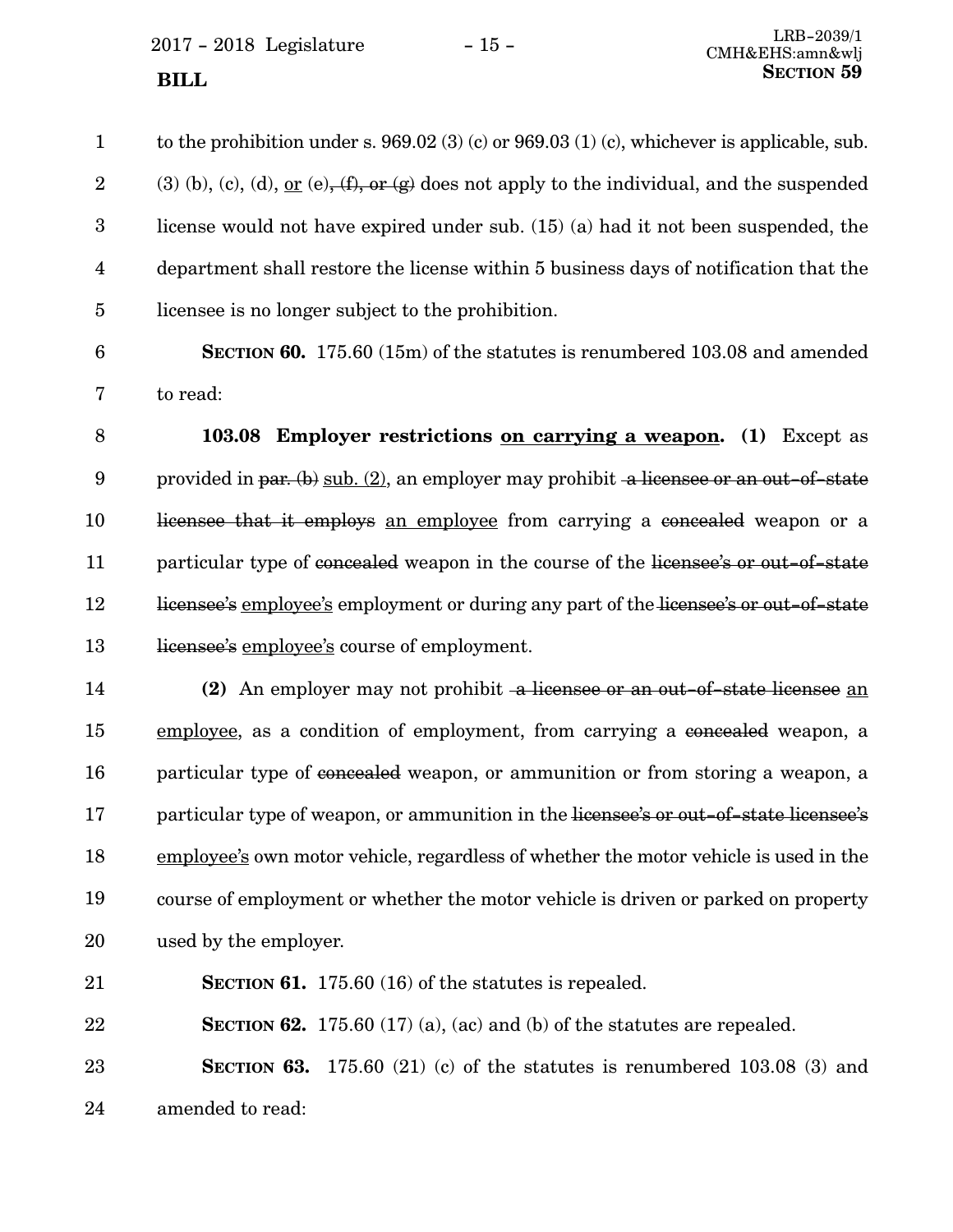| $\mathbf{1}$            | 103.08 (3) An employer that does not prohibit one or more employees from                       |
|-------------------------|------------------------------------------------------------------------------------------------|
| $\boldsymbol{2}$        | carrying a concealed weapon under sub. $(15m)$ (1) is immune from any liability                |
| $\boldsymbol{3}$        | arising from its decision.                                                                     |
| $\overline{\mathbf{4}}$ | <b>SECTION 64.</b> 345.11 (1s) of the statutes is amended to read:                             |
| $\overline{5}$          | $345.11$ (1s) The uniform traffic citation shall be used by a traffic officer                  |
| $6\phantom{.}6$         | employed under s. 110.07 for a violation of s. 167.31 (2) $(b)$ , (c) or (d) when committed    |
| $\bf 7$                 | on a highway.                                                                                  |
| 8                       | <b>SECTION 65.</b> 345.20 (2) (f) of the statutes is amended to read:                          |
| $9\phantom{.0}$         | $345.20$ (2) (f) Sections 23.50 to 23.85 apply to actions in circuit court to recover          |
| 10                      | forfeitures and weapons surcharges imposed under ch. 814 for violations of s. 167.31           |
| $11\,$                  | $(2)$ (b), (c), or (d). No points may be assessed against the driving record of a person       |
| 12                      | convicted of a violation of s. 167.31 (2) $(b)$ , (c), or (d). The report of conviction shall  |
| 13                      | be forwarded to the department.                                                                |
| 14                      | <b>SECTION 66.</b> 440.26 $(3m)$ of the statutes is repealed.                                  |
| 15                      | <b>SECTION 67.</b> 895.527 (5) (a) of the statures is amended to read:                         |
| 16                      | 895.527 (5) (a) Section 167.30 (1), or 941.20 (1) (d) or 948.605 or any rule                   |
| 17                      | promulgated under those sections regulating or prohibiting the discharge of                    |
| 18                      | firearms.                                                                                      |
| 19                      | <b>SECTION 68.</b> 938.34 (14q) of the statutes is amended to read:                            |
| 20                      | 938.34 (14q) CERTAIN BOMB SCARES AND FIREARM VIOLATIONS. In addition to any                    |
| 21                      | other disposition imposed under this section, if the juvenile is found to have violated        |
| 22                      | s. 947.015 and the property involved is owned or leased by the state or any political          |
| 23                      | subdivision of the state, or if the property involved is a school premises, as defined         |
| 24                      | in s. 948.61 (1) (c), or if the juvenile is found to have violated s. $941.235$ or $948.605$ , |
| 25                      | immediately suspend the juvenile's operating privilege, as defined in s. 340.01 (40),          |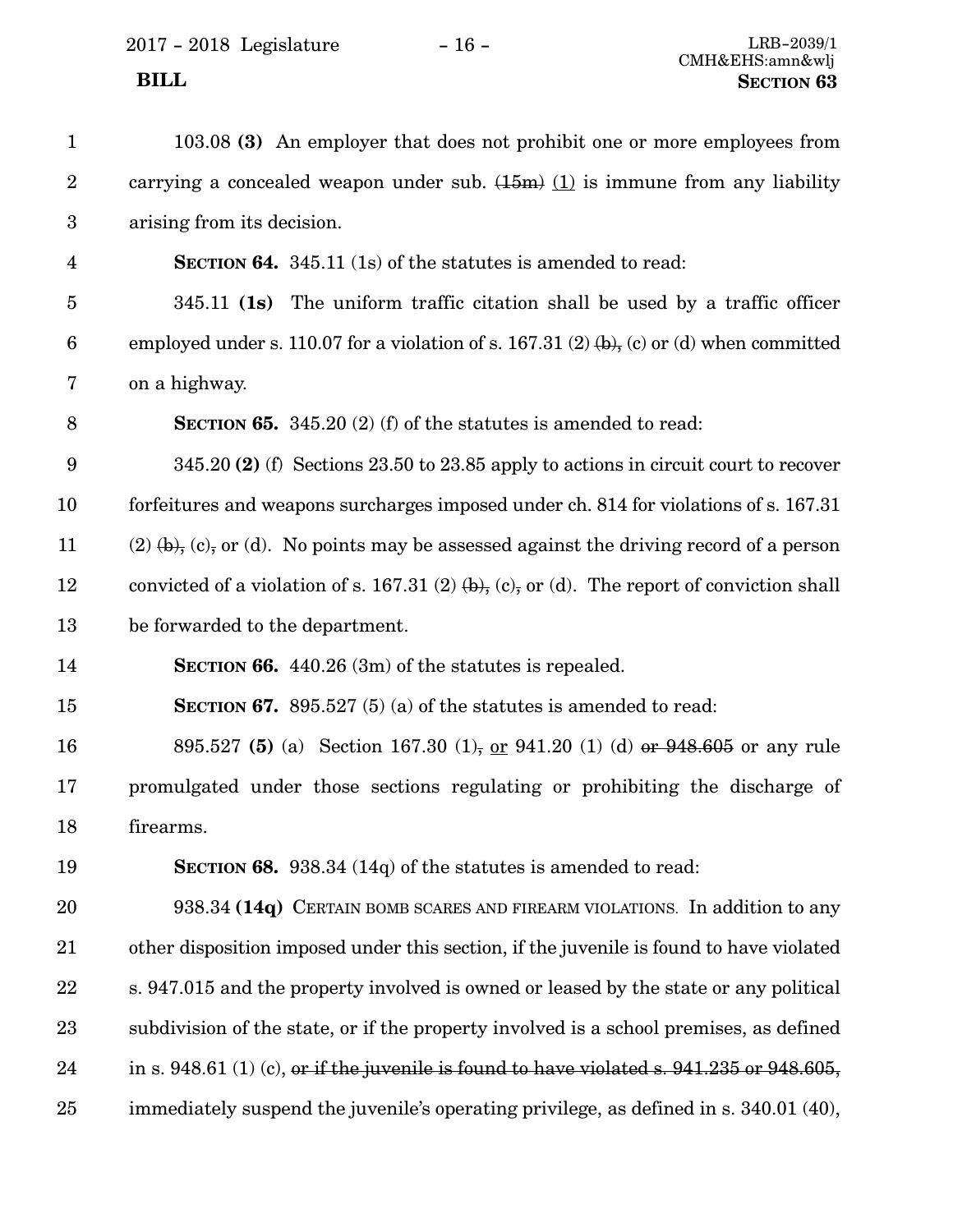$2017 - 2018$  Legislature  $-17 -$ <br>CMH&EHS.ong & The CMHARES.ong & The CMHARES. **SECTION** 68

for 2 years. The court shall immediately forward to the department of transportation the notice of suspension, stating that the suspension is for a violation of s. 947.015 involving school premises, or for a violation of s. 941.235 or 948.605. If otherwise eligible, the juvenile is eligible for an occupational license under s. 343.10. **SECTION 69.** 938.78 (3) of the statutes is amended to read: 938.78 **(3)** RELEASE OF INFORMATION WHEN ESCAPE OR ABSENCE; RULES. If a juvenile adjudged delinquent under s. 48.12, 1993 stats., or s. 938.12 or found to be in need of protection or services under s. 48.13 (12), 1993 stats., or s. 48.13 (14), 1993 stats., or s. 938.13 (12) or (14) on the basis of a violation of s. 943.23 (1m) or (1r), 1999 stats., or s. 941.10, 941.11, 941.20, 941.21, 941.23, 941.231, 941.235, 941.237, 941.26, 941.28, 941.295, 941.298, 941.30, 941.31, 941.32, 941.325, 943.02, 943.03, 943.04, 943.10 (2) (a), 943.23 (1g), 943.32 (2), 948.02, 948.025, 948.03, 948.05, 948.055, 948.085 (2), 948.60, 948.605, or 948.61 or any crime specified in ch. 940 has escaped from a juvenile correctional facility, residential care center for children and youth, inpatient facility, as defined in s. 51.01 (10), juvenile detention facility, or juvenile portion of a county jail, or from the custody of a peace officer or a guard of such a facility, center, or jail, or has been allowed to leave a juvenile correctional facility, residential care center for children and youth, inpatient facility, juvenile detention facility, or juvenile portion of a county jail for a specified time period and is absent from the facility, center, home, or jail for more than 12 hours after the expiration of the specified period, the department of corrections or county department, whichever has supervision over the juvenile, may release the juvenile's name and any information about the juvenile that is necessary for the protection of the public or to secure the juvenile's return to the facility, center, home, or jail. The department of 1 2 3 4 5 6 7 8 9 10 11 12 13 14 15 16 17 18 19 20 21 22 23 24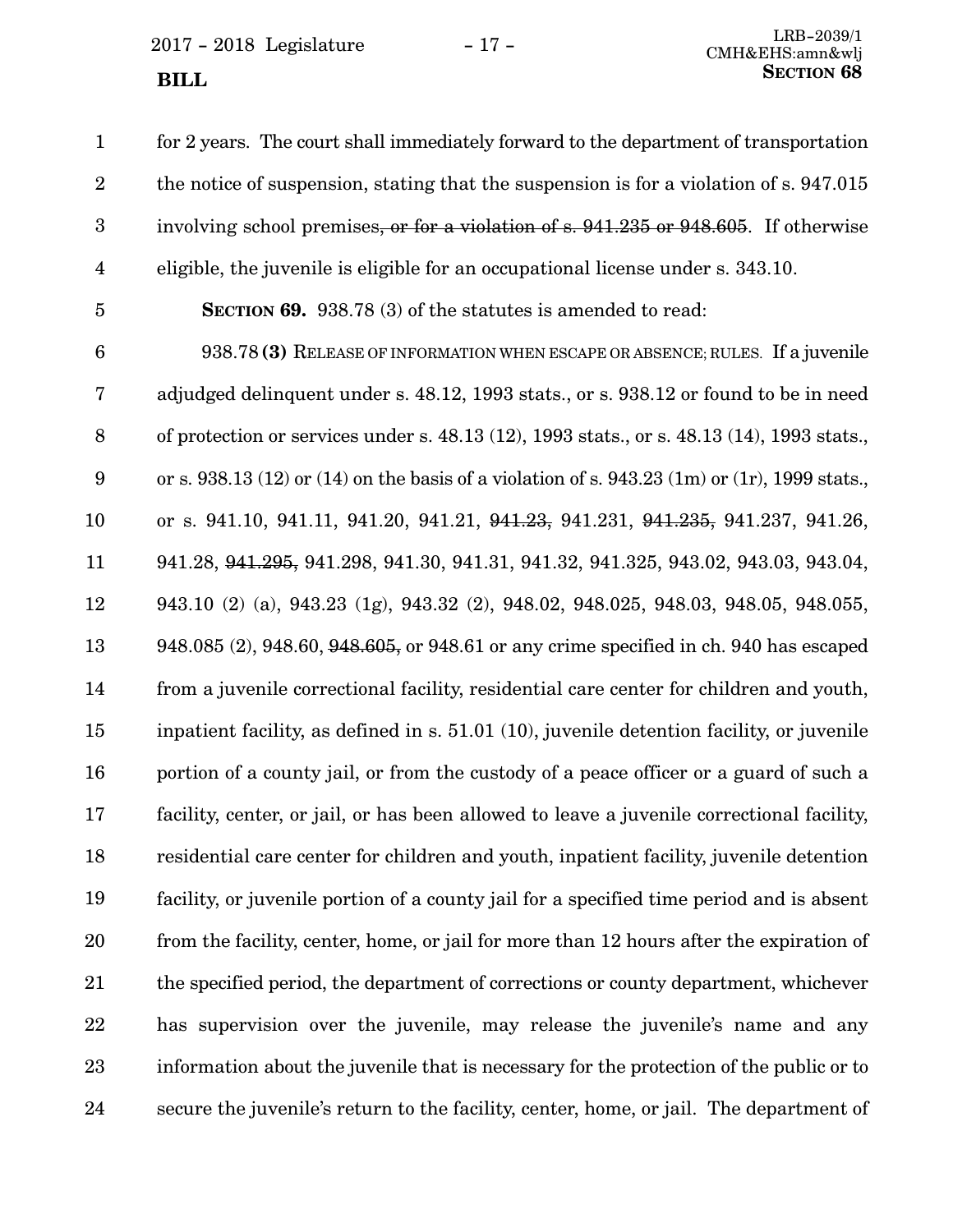2017 - 2018 Legislature - 18 - LRB-2039/1

| $\mathbf{1}$            | corrections shall promulgate rules establishing guidelines for the release of the          |
|-------------------------|--------------------------------------------------------------------------------------------|
| $\overline{2}$          | juvenile's name or information about the juvenile to the public.                           |
| $\boldsymbol{3}$        | <b>SECTION 70.</b> 939.22 (10) of the statutes is amended to read:                         |
| $\overline{\mathbf{4}}$ | 939.22 (10) "Dangerous weapon" means any firearm, whether loaded or                        |
| $\overline{5}$          | unloaded; any device designed as a weapon and capable of producing death or great          |
| $6\phantom{.}6$         | bodily harm; any ligature or other instrumentality used on the throat, neck, nose, or      |
| 7                       | mouth of another person to impede, partially or completely, breathing or circulation       |
| $8\,$                   | of blood; any electric weapon, as defined in s. $941.295$ (1c) (a); or any other device or |
| $9\phantom{.0}$         | instrumentality which, in the manner it is used or intended to be used, is calculated      |
| 10                      | or likely to produce death or great bodily harm.                                           |
| 11                      | <b>SECTION 71.</b> 939.22 (11m) of the statutes is created to read:                        |
| 12                      | 939.22 (11m) "Electric weapon" means any device that is designed, redesigned,              |
| 13                      | used, or intended to be used, offensively or defensively, to immobilize or incapacitate    |
| 14                      | persons by the use of electric current.                                                    |
| 15                      | <b>SECTION 72.</b> 939.22 (13) of the statutes is created to read:                         |
| 16                      | 939.22 (13) "Firearm" has the meaning given in s. $167.31(1)(c)$ .                         |
| 17                      | SECTION 73. $939.22(20s)$ of the statutes is repealed.                                     |
| 18                      | <b>SECTION 74.</b> 939.32 (1) (e) of the statutes is repealed.                             |
| 19                      | <b>SECTION 75.</b> 939.632 (1) (e) 3. of the statutes is amended to read:                  |
| 20                      | 939.632 (1) (e) 3. Any misdemeanor under s. 940.19 (1), 940.225 (3m), 940.32               |
| 21                      | $(2)$ , 940.42, 940.44, 941.20 $(1)$ , 941.23, 941.231, 941.235, or 941.38 $(3)$ .         |
| 22                      | <b>SECTION 76.</b> 941.23 of the statutes is repealed.                                     |
| 23                      | <b>SECTION 77.</b> 941.235 of the statutes is repealed.                                    |
| 24                      | <b>SECTION 78.</b> 941.237 (1) (intro.) and (e) of the statutes are consolidated,          |
| 25                      | renumbered 941.237 (1) and amended to read:                                                |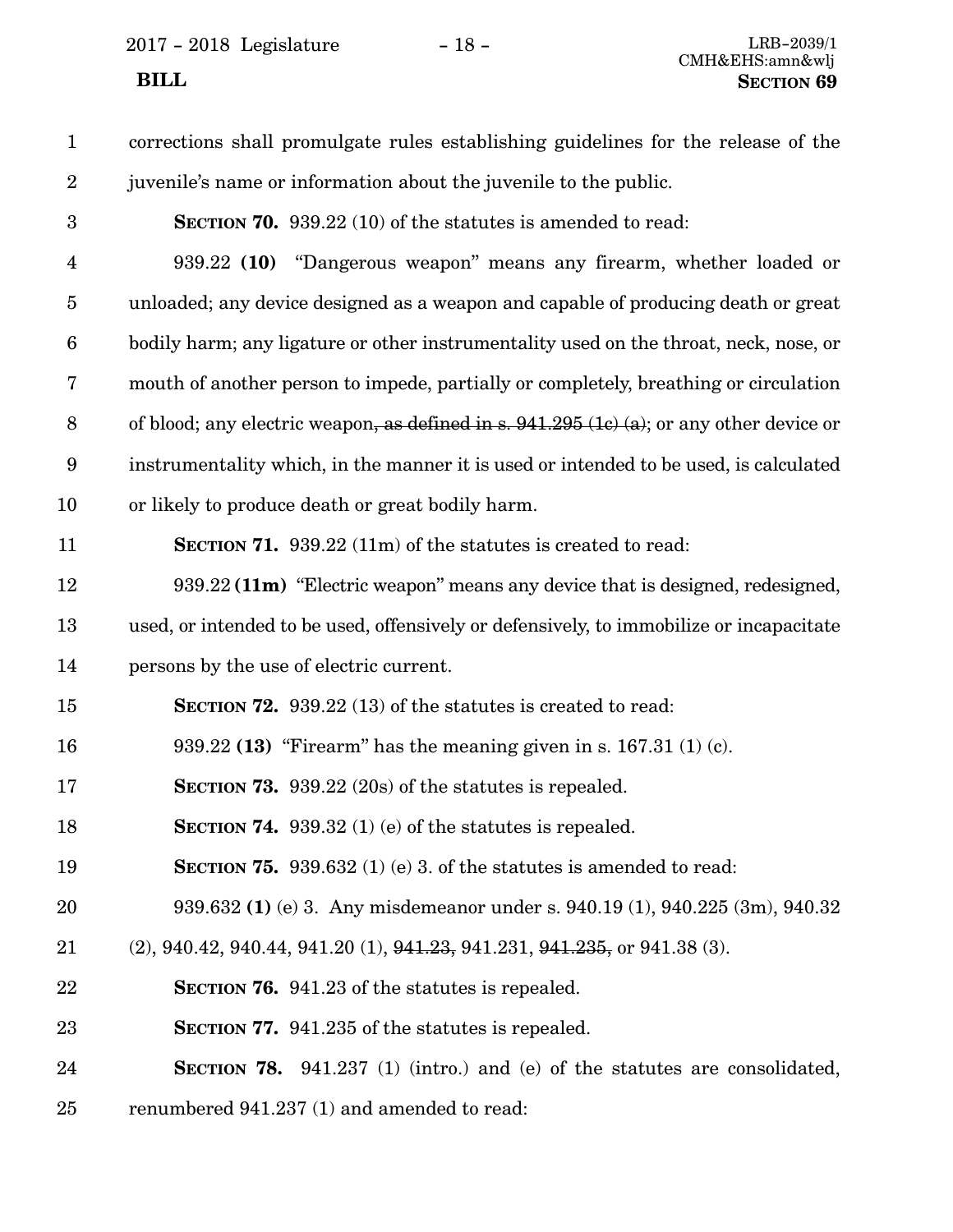$2017 - 2018$  Legislature  $-19 -$ <br>CMH&EHS.ong & The CMHAEHS.ong & The CMHAEHS.ong & The CMHAEHS.ong & The CMHAEHS.com & The CMHAEHS.com & The CM

941.237 **(1)** In this section: (e) "Premises", "premises" has the meaning given in s. 125.02 (14m), but excludes any area primarily used as a residence. **SECTION 79.** 941.237 (1) (a) to (dr) and (em) to (g) of the statutes are repealed. **SECTION 80.** 941.237 (2) of the statutes is amended to read: 941.237 **(2)** Whoever intentionally goes armed with a handgun on any premises for which a Class "B" or "Class B" license or permit has been issued under ch. 125, while consuming alcohol on the premises, is guilty of a Class A misdemeanor. **SECTION 81.** 941.237 (3) of the statutes is repealed. **SECTION 82.** 941.295 of the statutes is repealed and recreated to read: **941.295 Possession of electric weapon.** A person prohibited from possessing a firearm under s. 941.29 who sells, transports, manufactures, possesses, or goes armed with any electric weapon is guilty of a Class H felony. **SECTION 83.** 941.299 (1) (a) of the statutes is amended to read: 941.299 **(1)** (a) "Correctional officer" has the meaning given in s. 941.237 (1) (b) means any person employed by the state or any political subdivision as a guard or officer whose principal duties are the supervision and discipline of inmates. **SECTION 84.** 943.13 (1e) (g) of the statutes is created to read: 943.13 **(1e)** (g) "School" has the meaning given in s. 948.61 (1) (b). **SECTION 85.** 943.13 (1m) (c) 2. and 4. of the statutes are amended to read: 943.13 **(1m)** (c) 2. While carrying a firearm, enters or remains in any part of a nonresidential building, grounds of a nonresidential building, or land that the actor does not own or occupy after the owner of the building, grounds, or land, if that part of the building, grounds, or land has not been leased to another person, or the occupant of that part of the building, grounds, or land has notified the actor not to enter or remain in that part of the building, grounds, or land while carrying a firearm 1 2 3 4 5 6 7 8 9 10 11 12 13 14 15 16 17 18 19 20 21 22 23 24 25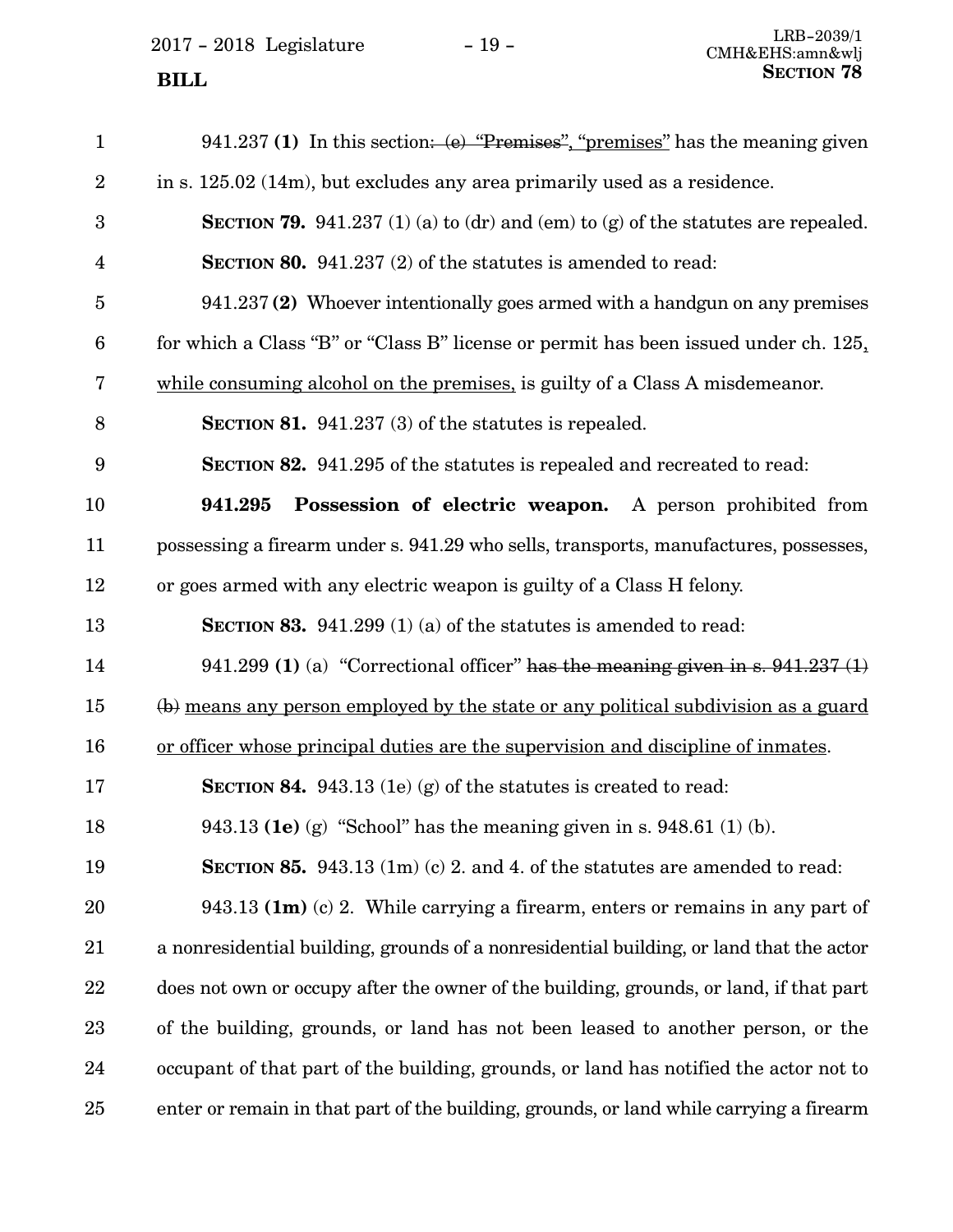2017 - 2018 Legislature - 20 - LRB-2039/1

or with that type of firearm. This subdivision does not apply to a part of a building, grounds, or land occupied by a school or by the state or by a local governmental unit,; to a privately or publicly owned building on the grounds of a university or college,; or to the grounds of or land owned or occupied by a university or college,; or, if the firearm is in a vehicle driven or parked in the parking facility, to any part of a building, grounds, or land used as a parking facility. 1 2 3 4 5 6

4. While carrying a firearm, enters or remains in any part of a building that is owned, occupied, or controlled by the state or any local governmental unit, excluding any building or portion of a building under s. 175.60 (16) (a) a school, if the state or local governmental unit has notified the actor not to enter or remain in the building while carrying a firearm or with that type of firearm. This subdivision does not apply to a person who leases residential or business premises in the building or, if the firearm is in a vehicle driven or parked in the parking facility, to any part of the building used as a parking facility. 7 8 9 10 11 12 13 14

15

**SECTION 86.** 943.13 (1n) of the statutes is created to read:

943.13 **(1n)** (a) A person who, while carrying a firearm, enters or remains in a building that is owned or leased by a school is guilty of a Class C misdemeanor if the school has notified the person not to enter or remain in the building while carrying a firearm or with that type of firearm. This paragraph does not apply to a building, or part of a building, used for parking if the firearm is in a vehicle driven or parked in that building or part of the building. 16 17 18 19 20 21

(b) A person who, while carrying a firearm, enters or remains on the grounds of a school is guilty of a Class B forfeiture if the school has notified the person not to enter or remain on the grounds while carrying a firearm or with that type of firearm. 22 23 24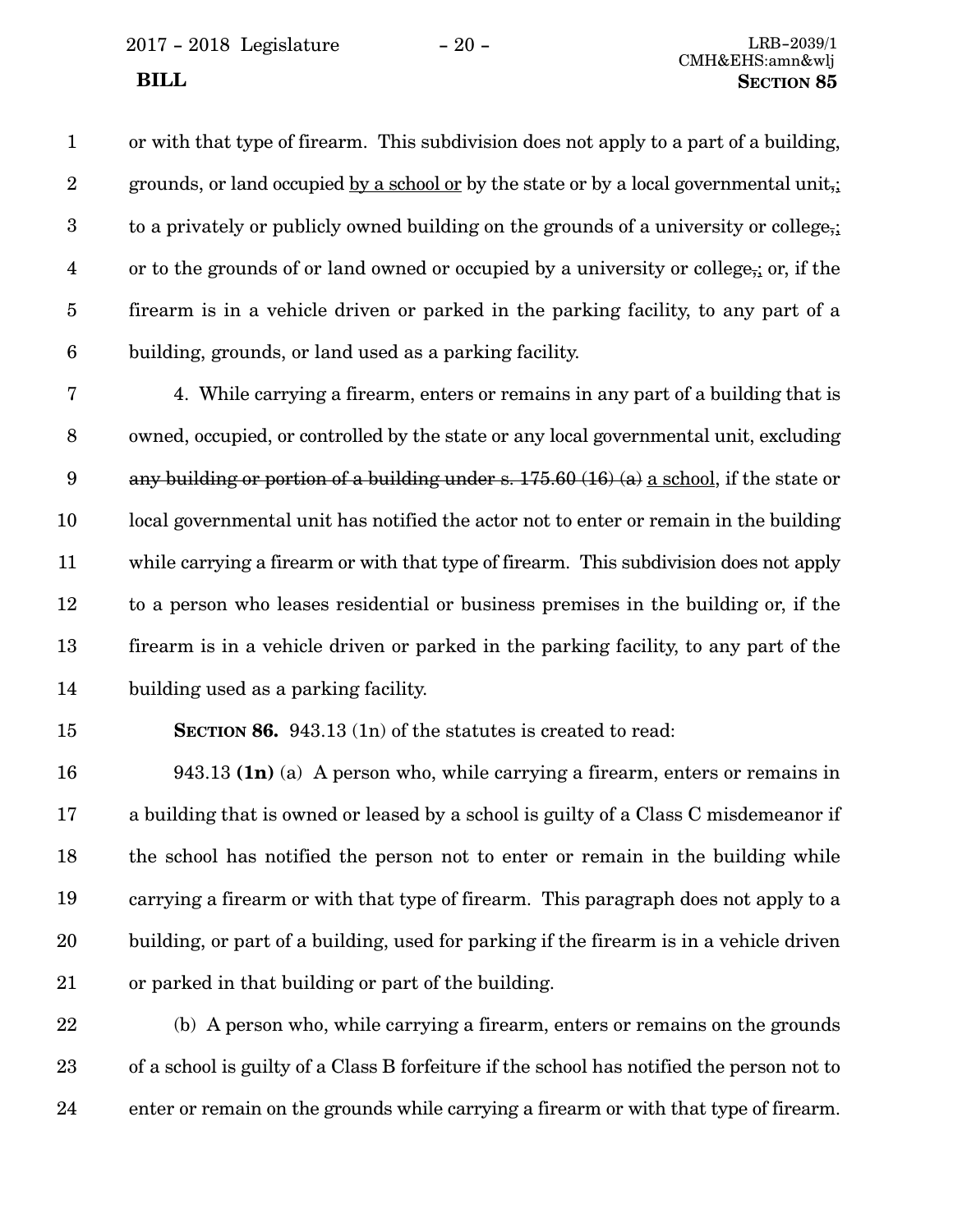$2017 - 2018$  Legislature  $-21 -$ <br>CMH&FHS.omn&wli **SECTION** 86

- 1
- 2 3

This paragraph does not apply if the firearm is in a vehicle driven or parked on the grounds. In this paragraph, "grounds of a school" does not include a school building. **SECTION 87.** 943.13 (1p) of the statutes is created to read:

4

943.13 **(1p)** Unless sub. (1m) (c) or (1n) specifically allows a person to prohibit entering or remaining in or at the location while carrying a firearm, an individual does not violate this section only because he or she is carrying a firearm while entering or remaining in or at a location. 5 6 7

8

**SECTION 88.** 943.13 (2) (bm) 3. of the statutes is created to read:

943.13 **(2)** (bm) 3. a. For the purposes of sub. (1n) (a), a school has notified a person not to enter or remain in a part of the building while carrying a firearm or with a particular type of firearm if the school has posted a sign that is located in a prominent place near all of the entrances to the part of the building to which the restriction applies and any person entering the building can be reasonably expected to see the sign. 9 10 11 12 13 14

b. For the purposes of sub. (1n) (b), a school has notified a person not to enter or remain on the grounds while carrying a firearm or with a particular type of firearm if the school has posted a sign that is located in a prominent place near all of the probable access points to the grounds to which the restriction applies and any person entering the grounds can be reasonably expected to see the sign. 15 16 17 18 19

**SECTION 89.** 943.13 (4m) (am) of the statutes is renumbered 943.13 (4m). 20

**SECTION 90.** 943.13 (4m) (bm) of the statutes is renumbered 943.13 (1n) (c) and amended to read: 21 22

943.13 **(1n)** (c) Subsection (1m) (c) 2. and 4. This subsection does not apply to a law enforcement officer employed in this state by a public agency to whom s. 941.23  $(1)$  (g) 2, to 5, and (2) (b) 1, to 3, applies who is in compliance with 18 USC 926B, to 23 24 25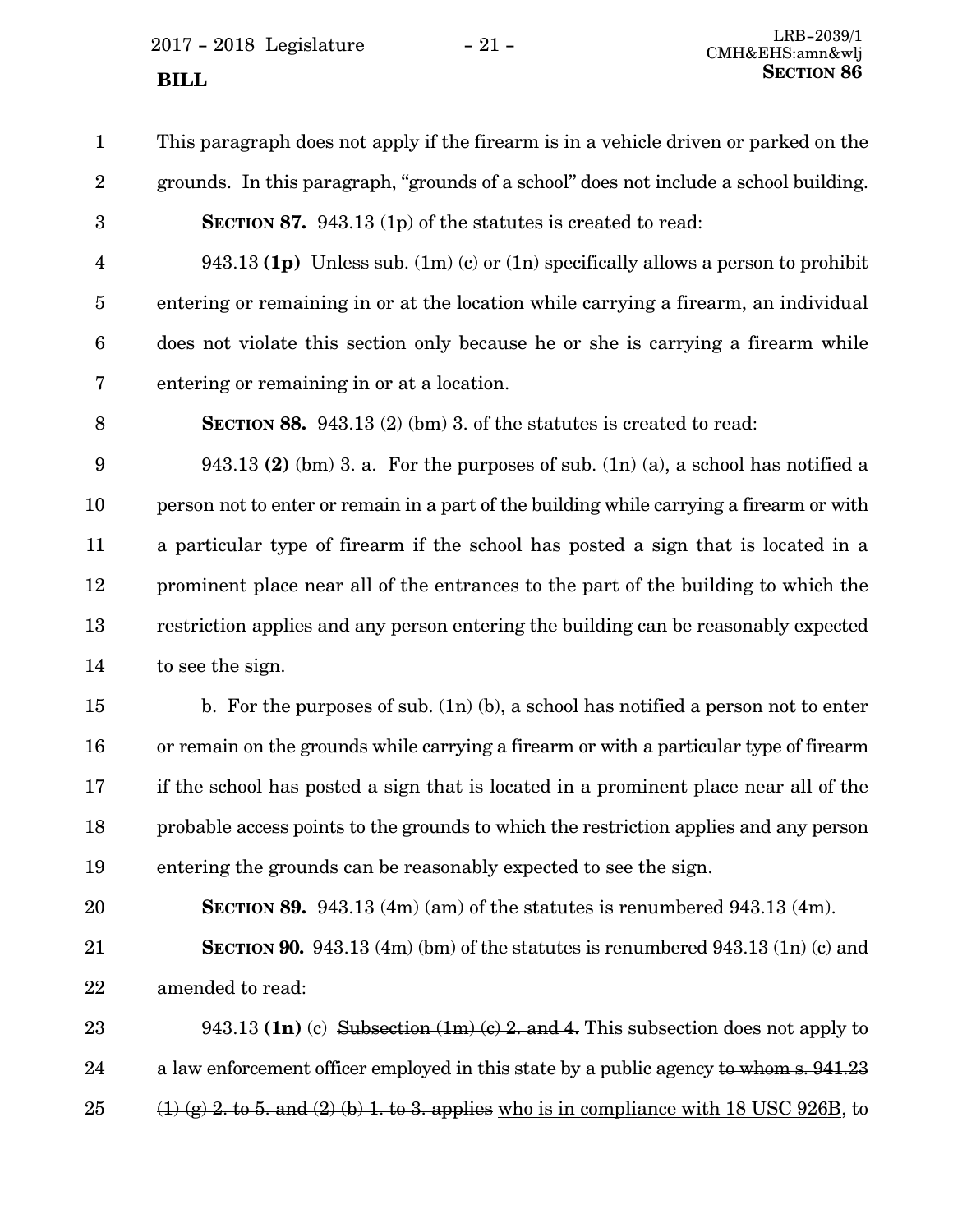2017 - 2018 Legislature - 22 - LRB-2039/1

CMH&EHS:amn&wlj  **BILL SECTION 90**

#### a qualified out-of-state law enforcement officer, as defined in s.  $941.23$  (1) (g), to whom s.  $941.23$  (2) (b) 1, to 3, applies who is in compliance with 18 USC 926B, or to a former law enforcement officer, as defined in s.  $941.23(1)(c)$ , to whom s.  $941.23(2)$ (c) 1. to 7. applies if the law enforcement officer, the qualified out-of-state law enforcement officer, or the former officer is in or on the grounds of a school, as defined in s. 948.61 (1) (b) who is in compliance with 18 USC 926C. 1 2 3 4 5 6

7

**SECTION 91.** 947.01 (2) of the statutes is amended to read:

947.01 **(2)** Unless other facts and circumstances that indicate a criminal or malicious intent on the part of the person apply, a person is not in violation of, and may not be charged with a violation of, this section for loading a firearm, or for carrying or going armed with a firearm, an electric weapon, or a knife, without regard to whether the firearm is loaded or the firearm, the electric weapon, or the knife is concealed or openly carried. 8 9 10 11 12 13

**SECTION 92.** 948.60 (1) of the statutes is amended to read: 14

948.60 **(1)** In this section, "dangerous weapon" means any firearm, loaded or unloaded; any electric weapon, as defined in s. 941.295 (1c) (a); metallic knuckles or knuckles of any substance which could be put to the same use with the same or similar effect as metallic knuckles; a nunchaku or any similar weapon consisting of 2 sticks of wood, plastic or metal connected at one end by a length of rope, chain, wire or leather; a cestus or similar material weighted with metal or other substance and worn on the hand; a shuriken or any similar pointed star-like object intended to injure a person when thrown; or a manrikigusari or similar length of chain having weighted ends. 15 16 17 18 19 20 21 22 23

24

**SECTION 93.** 948.605 of the statutes is repealed.

**SECTION 94.** 968.255 (1) (a) 2. of the statutes is amended to read: 25